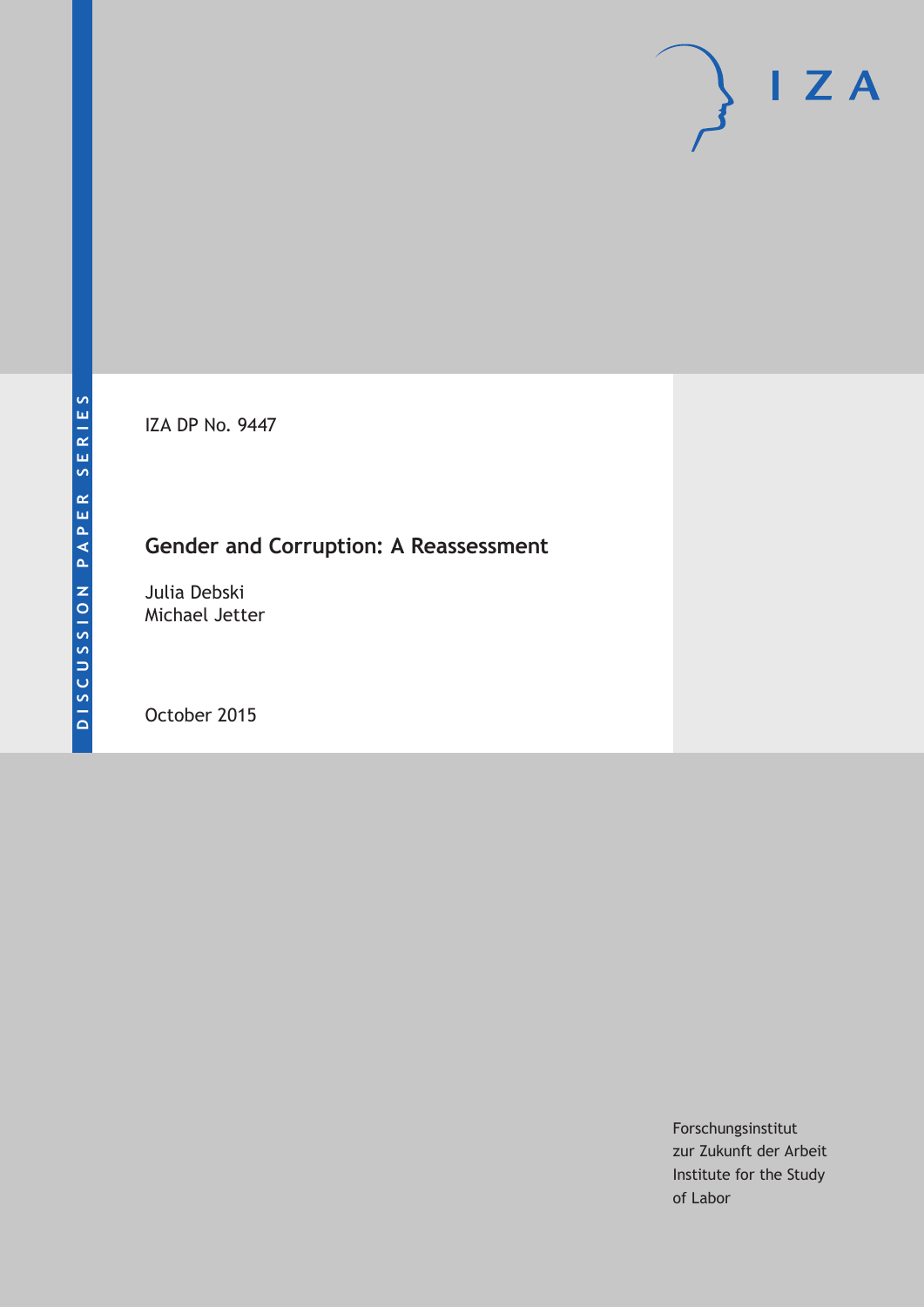# **Gender and Corruption: A Reassessment**

## **Julia Debski**

*University of Bayreuth* 

## **Michael Jetter**

*University of Western Australia and IZA* 

Discussion Paper No. 9447 October 2015

IZA

P.O. Box 7240 53072 Bonn **Germany** 

Phone: +49-228-3894-0 Fax: +49-228-3894-180 E-mail: iza@iza.org

Any opinions expressed here are those of the author(s) and not those of IZA. Research published in this series may include views on policy, but the institute itself takes no institutional policy positions. The IZA research network is committed to the IZA Guiding Principles of Research Integrity.

The Institute for the Study of Labor (IZA) in Bonn is a local and virtual international research center and a place of communication between science, politics and business. IZA is an independent nonprofit organization supported by Deutsche Post Foundation. The center is associated with the University of Bonn and offers a stimulating research environment through its international network, workshops and conferences, data service, project support, research visits and doctoral program. IZA engages in (i) original and internationally competitive research in all fields of labor economics, (ii) development of policy concepts, and (iii) dissemination of research results and concepts to the interested public.

IZA Discussion Papers often represent preliminary work and are circulated to encourage discussion. Citation of such a paper should account for its provisional character. A revised version may be available directly from the author.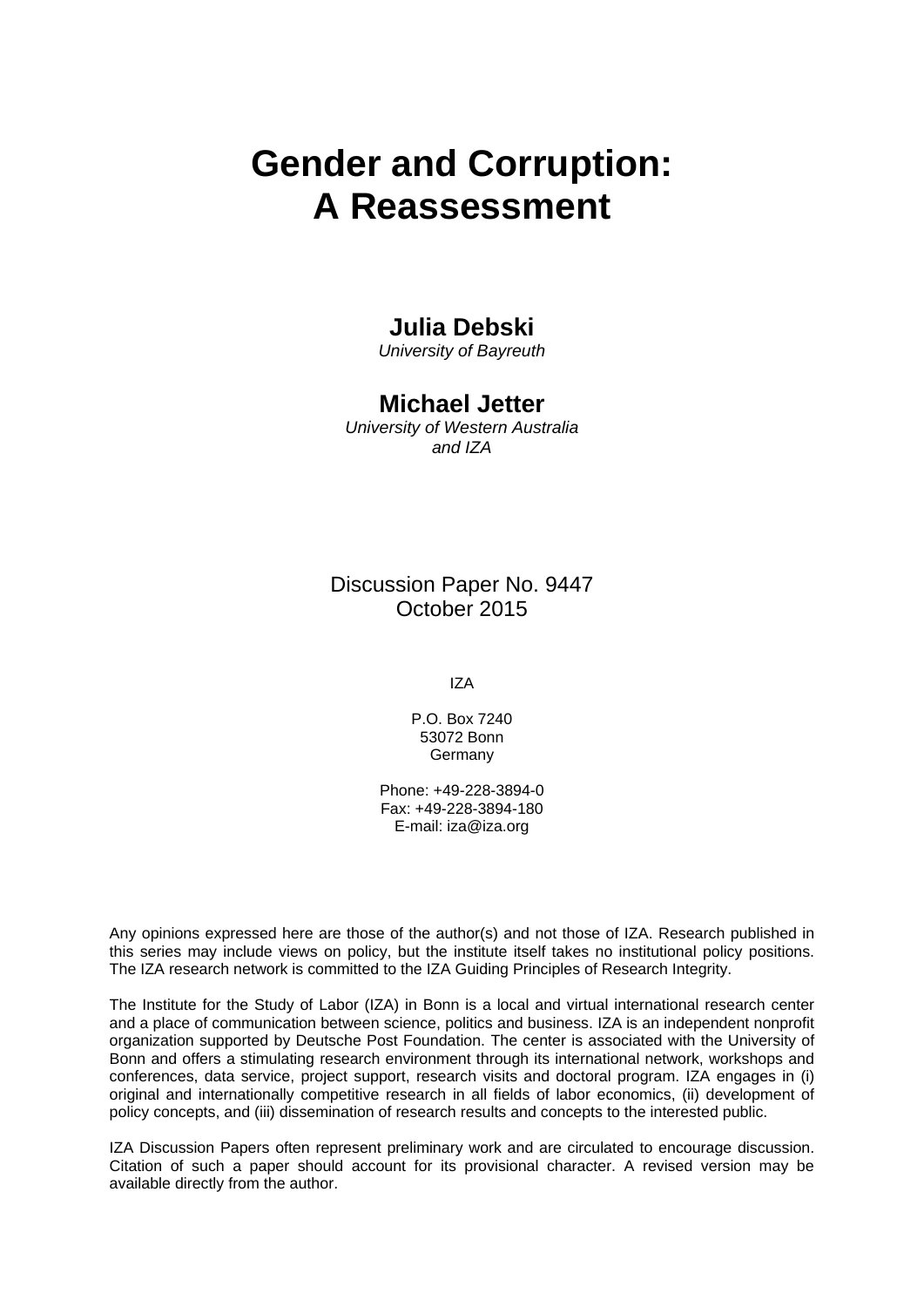IZA Discussion Paper No. 9447 October 2015

## **ABSTRACT**

## **Gender and Corruption: A Reassessment**

This paper analyzes the relationship between gender and corruption, controlling for countryspecific heterogeneity in a panel framework. Using annual observations in a pooled setting (no country-fixed effects) confirms the positive link between the involvement of women in society and the absence of corruption. However, once country-fixed effects are acknowledged, only the share of female employers remains a positive and statistically meaningful correlate. Nevertheless, the derived magnitude is negligible in a global sample. Analyzing potential nonlinearities reveals that this effect is driven by African nations, where a one standard deviation increase in the share of female employers is related to a substantial decrease of corruption by 2.5 index points (scale from zero to ten). Surprisingly, the link between the share of women in the labor force and the absence of corruption becomes *negative* once country unobservables are accounted for. Taken together, these findings cast doubt on a general, global relationship between gender and corruption.

### **NON-TECHNICAL SUMMARY**

We analyze the relationship between gender roles and corruption. Contrary to previous findings, we find very little indication for the claim that a larger share of women in politics or business is associated with less corruption. Taking into account individual characteristics of each country, there appears to be no gender-corruption link. The only exception is provided by the link between the share of women as employers and the absence of corruption in Africa. These results show that the gender-corruption link can vary substantially by region.

JEL Classification: C23, D73, J16

Keywords: corruption, gender, panel data

Corresponding author:

Michael Jetter Business School University of Western Australia 8716 Hackett Drive Crawley, WA 6009 Australia E-mail: mjetter7@gmail.com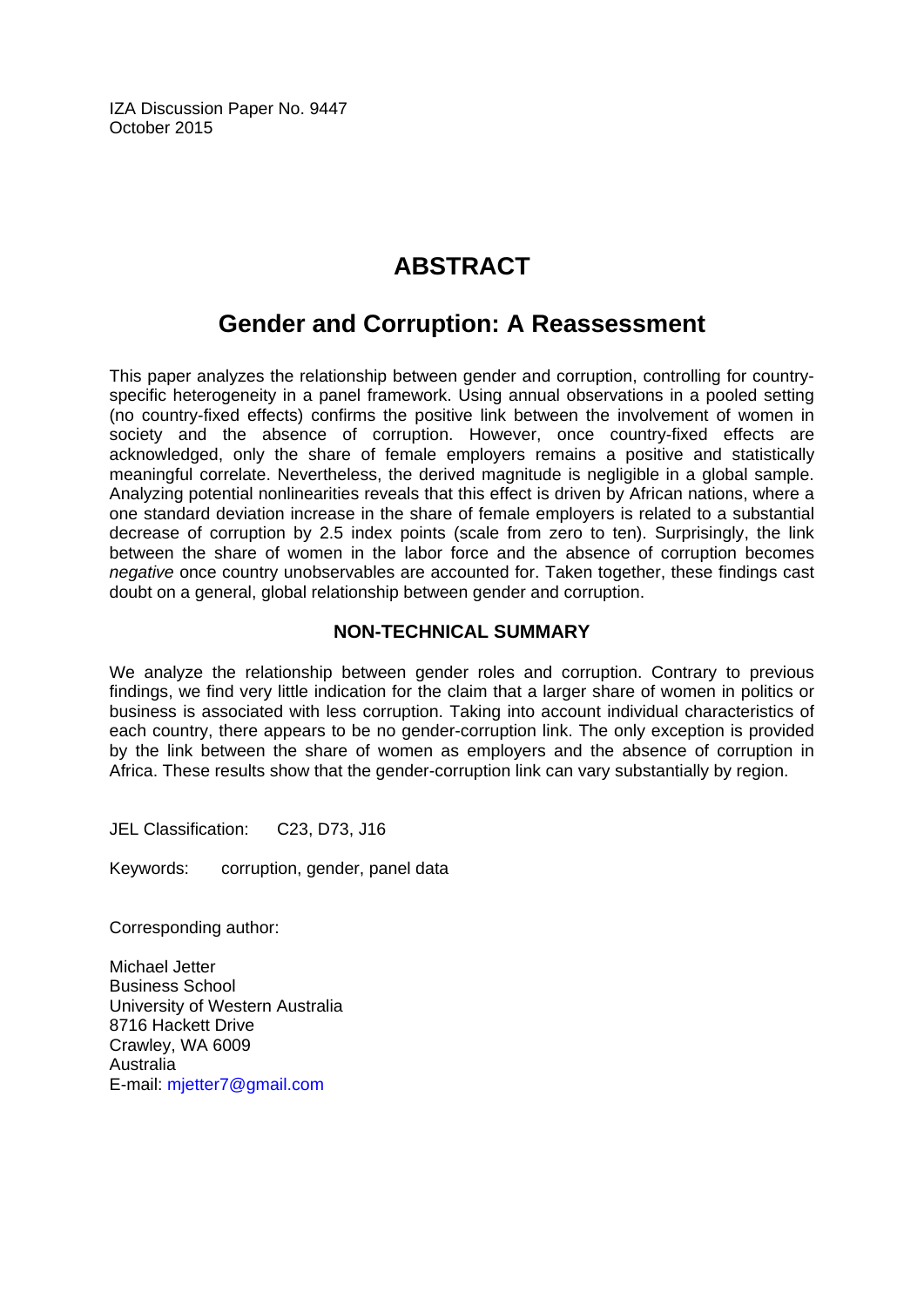## 1 Introduction

Over the past decades, governments and international organizations around the world have implemented policies aimed at increasing the share of women in politics and business.<sup>[1](#page-3-0)</sup> These policies are, at least partially, owed to a solid body of literature finding the average woman to be less corruptible than the average man. The corresponding studies usually rely on crosscountry evidence as data availability on both variables (participation of women in society and corruption) has been severely limited. This implies that the derived relationship between the role of women in society and corruption is based on cross-country variation, rather than withincountry variation.

However, unobservable heterogeneity across countries has been shown to matter in a number of related macroeconomic topics. For instance, determinants of growth [\(Islam,](#page-23-0) [1995\)](#page-23-0), democracy [\(Acemoglu et al.,](#page-22-0) [2008\)](#page-22-0), and government size [\(Ram,](#page-24-0) [2009\)](#page-24-0) can change fundamentally once country fixed effects are accounted for in a panel framework. As for the involvement of women in society, we now have substantial evidence of historical factors shaping gender roles around the world [\(Alesina et al.,](#page-22-1) [2013\)](#page-22-1). Similarly, cultural roots have been strongly associated with corruption levels [\(Fisman and Miguel,](#page-23-1) [2007;](#page-23-1) [Barr and Serra,](#page-22-2) [2010\)](#page-22-2). Thus, it is possible that the observed cross-country evidence on the link between gender and corruption can be traced to unobservable country-specific heterogeneity, at least in part.

The following pages study the link between gender and corruption using panel data for 117 countries over the years 1998 to 2011. Specifically, we distinguish between the role of women in politics and business, both as employers and employees. Taking advantage of better data availability than ever, we first replicate the benchmark result of larger female participation in parliament and the labor force being associated with less corruption. As a next step, we move to a pooled regression framework, analyzing annual values. The derived coefficients are consistent with the cross-sectional evidence, both in terms of statistical power and magnitude. Thus, the link between gender and corruption appears both in short-run and long-run cross-sectional analyses.

The main contribution of this paper then comes from the inclusion of country fixed effects

<span id="page-3-0"></span><sup>&</sup>lt;sup>1</sup>For example, see the Millennium Development Goals, specifically Goal 3 (Promote Gender Equality and Empower Women), the OECD's Gender initiative, or [Krook](#page-24-1) [\(2009\)](#page-24-1).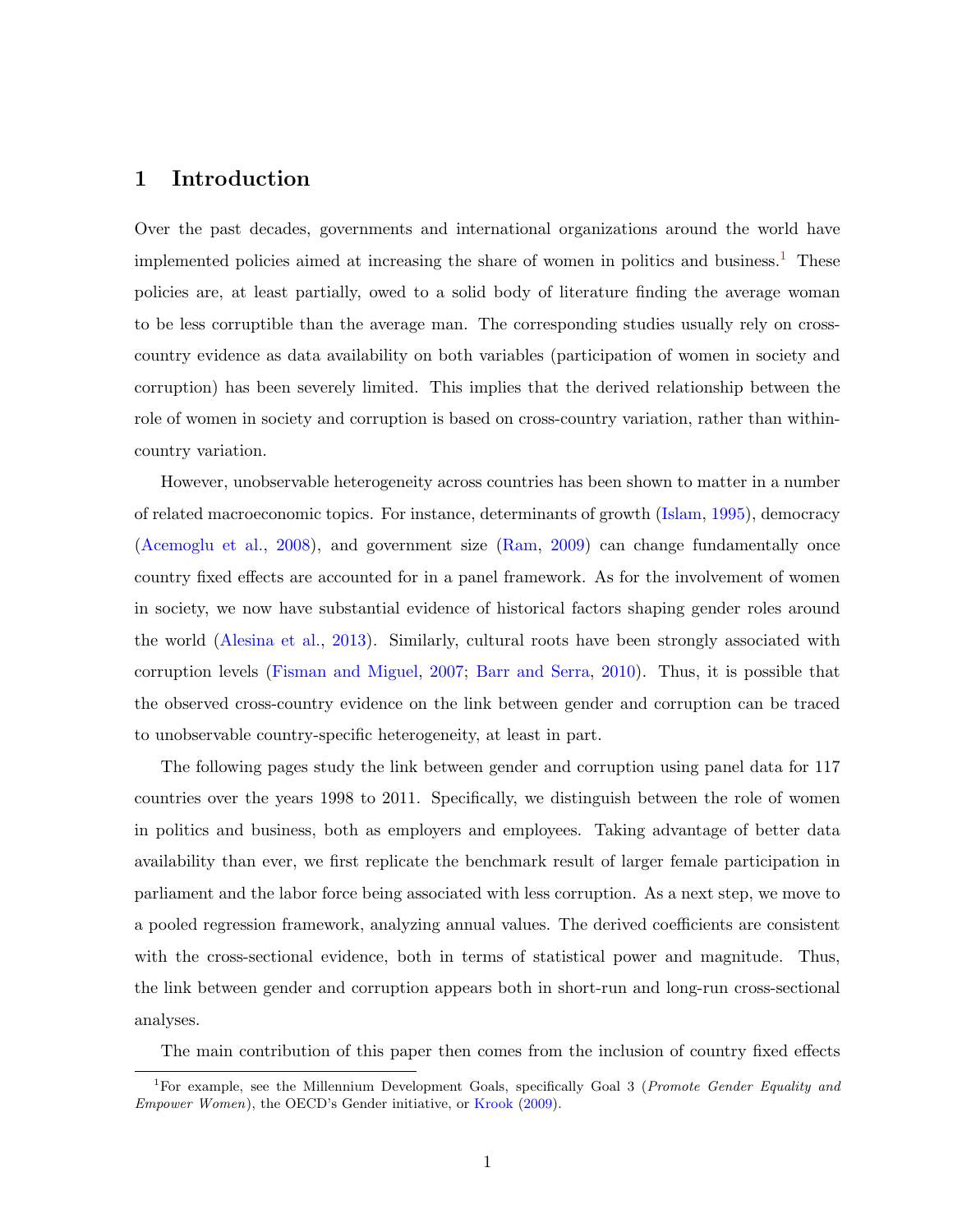that are intended to control for any unobservable heterogeneity across countries. Notice that this does not only address historical differences, but also geographical, social, and any other countryspecific particularities one can imagine to affect gender roles or corruption. In econometric terms, the inclusion of country-fixed effects in a large panel data set can alleviate endogeneity concerns related to measurement error and omitted variable bias.<sup>[2](#page-4-0)</sup> Indeed, the derived results differ substantially from the previous estimates.

The share of women in parliament loses its power in explaining corruption levels, both in terms of statistical relevance and magnitude. In contrast, the share of female employers emerges as a positive and statistically powerful indicator. In turn, the female to male labor force ratio even produces a negative coefficient, indicating that an increased participation of women in the labor market is associated with increased corruption levels. However, magnitudes of all these effects remain negligible. For instance, a one standard deviation of the share of female employers (1.21 percentage points) would change the Corruptions Perceptions Index (CPI) by only 0.08 points. As the CPI ranges from zero to ten, this result is equivalent to approximately 3 percent of a standard deviation only. These results cast substantial doubt on the hypothesis linking gender to corruption in a general, global framework.

Finally, we analyze potential nonlinearities for the gender-corruption nexus, first along the lines of gender roles and income levels, and then across continents. In a related context, the determinants of economic growth [\(Masanjala and Papageorgiou,](#page-24-2) [2008\)](#page-24-2) have been shown to vary by continent. Thus, it is possible that the gender-corruption link could also vary along these lines. Indeed, substantial differences emerge. The share of women in politics appears to contain corruption in Asia and Oceania. Moreover, female employers are strongly associated with lower corruption levels in Africa. This result is the only one that also carries meaningful implications in quantitative terms: raising the share of female employers by 10 percentage points would relate to a change in the CPI index by 2.5 points. For example, this implies the difference between the Central African Republic (CPI of 2.5) and Turkey (CPI of 5).

The paper is organized as follows. We begin with a short review of the available evidence related to the gender-corruption link. Section [3](#page-7-0) describes our data and methodology. Section [4](#page-12-0)

<span id="page-4-0"></span><sup>&</sup>lt;sup>2</sup>We acknowledge that our study cannot address potential issues stemming from reverse causality, as corruption may in itself affect gender quotas.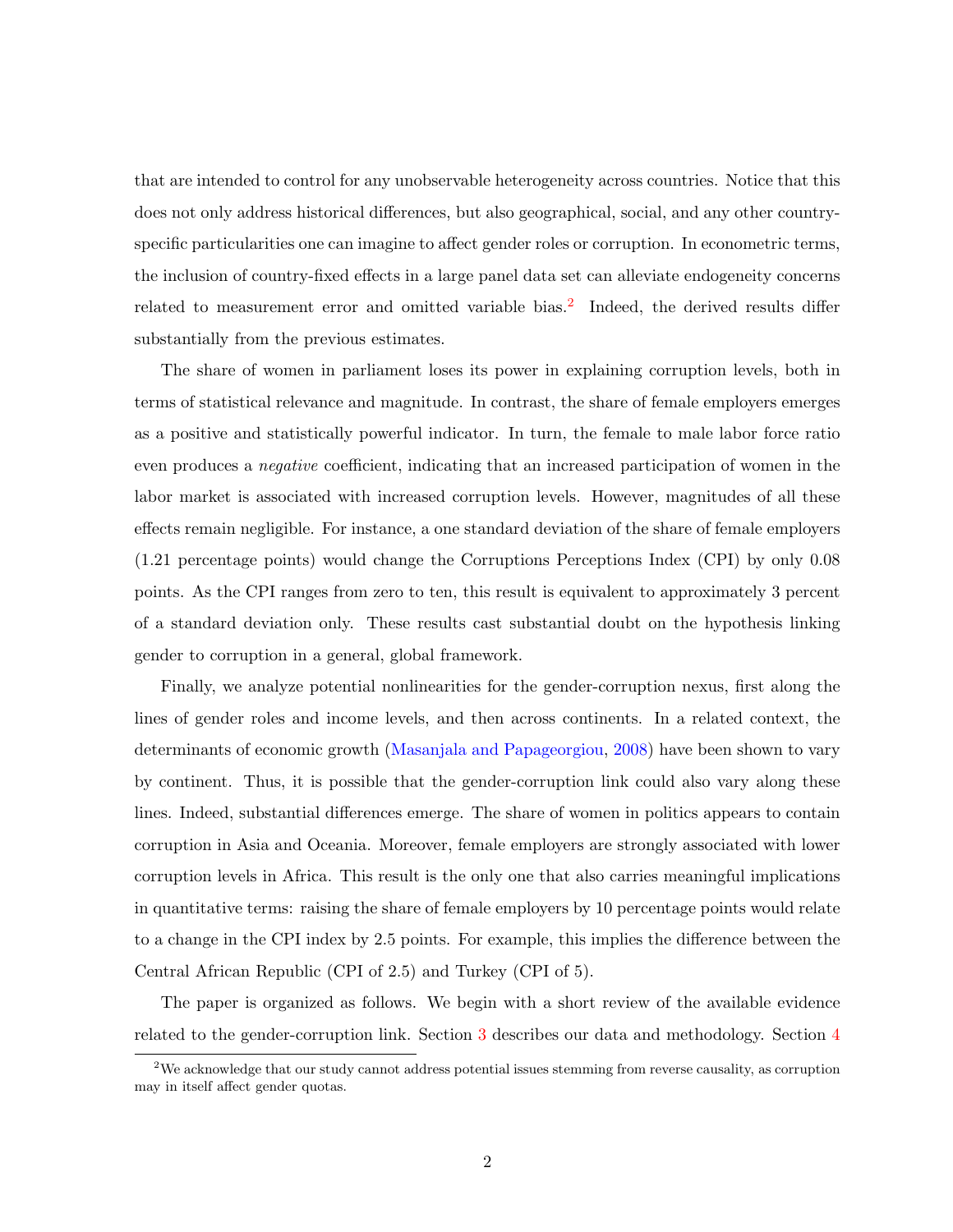discusses our findings and section [5](#page-21-0) concludes.

### 2 Background

15 years ago, [Dollar et al.](#page-23-2) [\(2001\)](#page-23-2) and [Swamy et al.](#page-24-3) [\(2001\)](#page-24-3) produced the first quantitative evidence for a connection between gender and corruption. Their analyses are based on a substantial body of literature acknowledging women differences in behavioral characteristics across gender and suggesting that women might be less likely to sacrifice the common good for personal gain. Indeed, [Dollar et al.](#page-23-2) [\(2001\)](#page-23-2) find a a strong negative and statistically significant relationship between the level of female participation in politics and corruption. At the same time, [Swamy](#page-24-3) [et al.](#page-24-3) [\(2001\)](#page-24-3) draw very similar conclusions, additionally examining the link between women in the labor force and corruption and using several independent data sets. Both studies conclude that encouraging more women to participate in politics might be beneficial for society. Potential explanations for such gender differences could come from the notion that women may be more relationship-orientated, have higher standards of ethical behavior and are more concerned with common good [\(Grove et al.,](#page-23-3) [2011\)](#page-23-3). Another explanation could be related to a difference in risk aversion of males and females (e.g., see Eckel and Füllbrunn, [2015,](#page-23-4) in a recent experimental study of financial decisions).

The two studies by [Dollar et al.](#page-23-2) [\(2001\)](#page-23-2) and [Swamy et al.](#page-24-3) [\(2001\)](#page-24-3) did not only contribute to the existing literature, but also initiated and supported distinct political implications. These and related findings have lead to governments bringing more women into political offices and bureaucratic positions, such as police forces or civil services. At least partly due to this reason, numerous countries have implemented quotas, specifically aiming at increasing the share of women in government. In fact, electoral gender quotas have been introduced in more than 100 countries across the world, including both developing and developed countries alike.

In Europe, eight countries have introduced legislated quotas that are compulsory for all political parties, most recently Greece and Ireland. It has been shown that the introduction of gender quotas has increased the average educational attainment of politicians [\(Baltrunaite](#page-22-3) [et al.,](#page-22-3) [2014\)](#page-22-3) and education has been linked to the absence of corruption before (e.g., see [Gatti,](#page-23-5) [2004,](#page-23-5) [Arikan,](#page-22-4) [2004,](#page-22-4) or [Glaeser and Saks,](#page-23-6) [2006\)](#page-23-6). In Africa, gender quotas have been established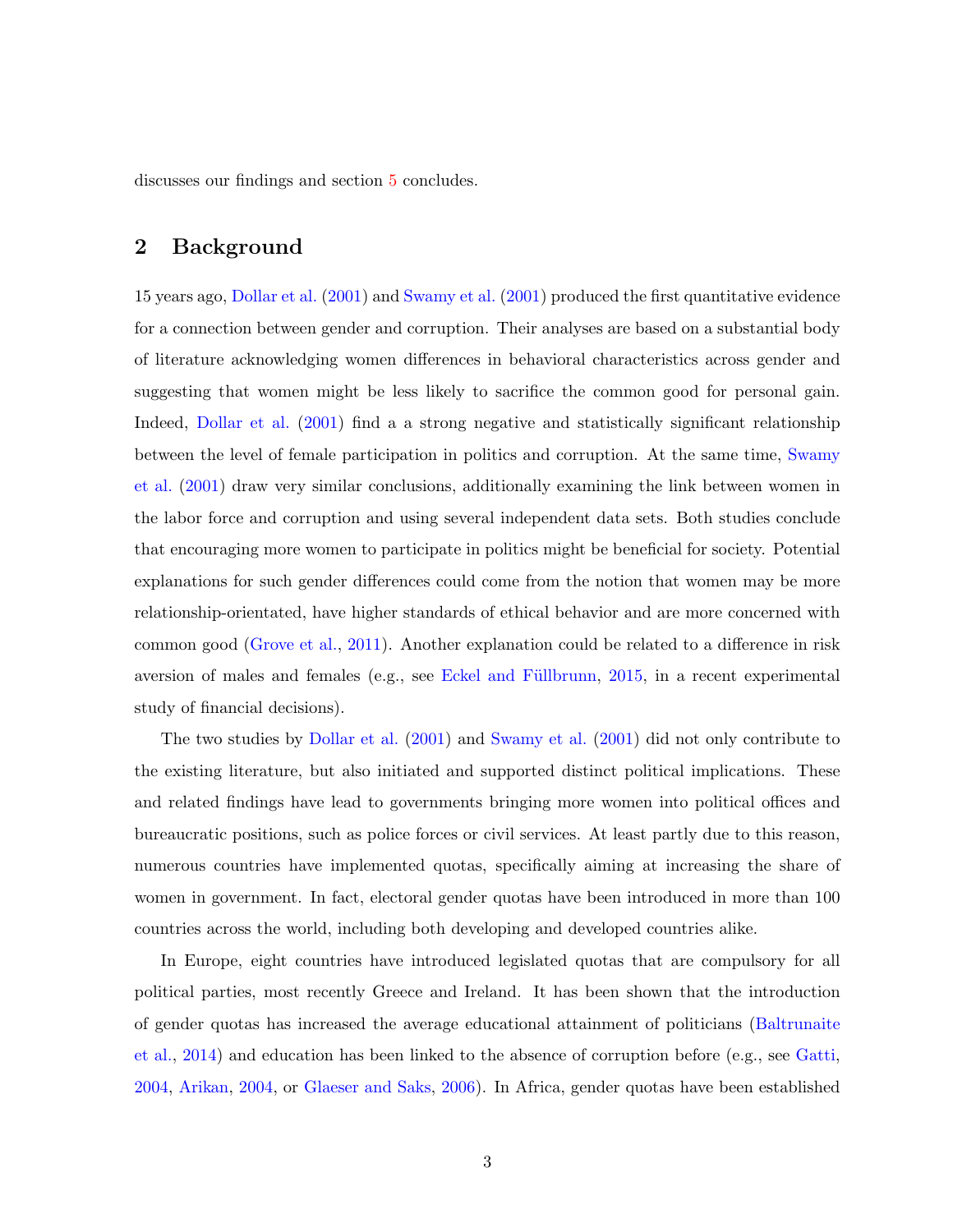in a growing number of countries. The legislated quota system has been established in eight countries, whereas informal political party quotas exist in twelve nations. Nevertheless, women represent only 19.8 percent of worldwide parliament members [\(Baltrunaite et al.,](#page-22-3) [2014\)](#page-22-3).

In addition, other unconventional measures have been taken even before the mentioned studies, referring to potential gender differences in corruptibility. For instance, in 1998, the Peruvian government decided to replace a part of the male traffic police of Lima by a new team consisting exclusively of female officers. More than a decade after this feminization initiative, follow-up research in Lima found a reduction in low-level corruption but persistent corruption among supervisors [\(Karim,](#page-24-4) [2011\)](#page-24-4). Another women-only traffic force was established in 1999 by the chief police officer of Mexico City [\(Goetz,](#page-23-7) [2007,](#page-23-7) page 89). This traffic force was found to issue over three times as many tickets as the previous male police [\(Anozie et al.,](#page-22-5) [2004,](#page-22-5) page 8). Similarly, but to a lesser extent, El Salvador, Panama, Ecuador, and Bolivia have incorporated women in their transit divisions [\(Karim,](#page-24-4) [2011\)](#page-24-4). The idea of feminizing important decision-makers has also been put into practice in Uganda, where president Museveni assigned the majority of treasury positions in the new local government system to women [\(Goetz,](#page-23-7) [2007,](#page-23-7) page 89). In summary, quantitative studies about the existence or non-existence of a close link between gender and corruption could provide useful answers for policymakers.

However, most scientific studies share the shortcoming of comparing a cross-section of countries only at one point in time. In comparison, panel data could provide a better estimate of the female impact by observing sample countries over time. Thus, a panel data basis would allow us to exploit not only between-country variation, but also within countries. This would reduce the risk that women's presence in politics and its link to corruption could be driven by country-specific characteristics that are associated with both a higher participation of women and corruption (i.e., omitted variables). For example, low levels of corruption and high female political participation could be the result of both a liberal democracy that simultaneously encourages gender equality and good governance [\(Rivas,](#page-24-5) [2013,](#page-24-5) p.10f.). Further, relying on within-country variation is likely to alleviate concerns about measurement error in comparing corruption perceptions across countries and cultures.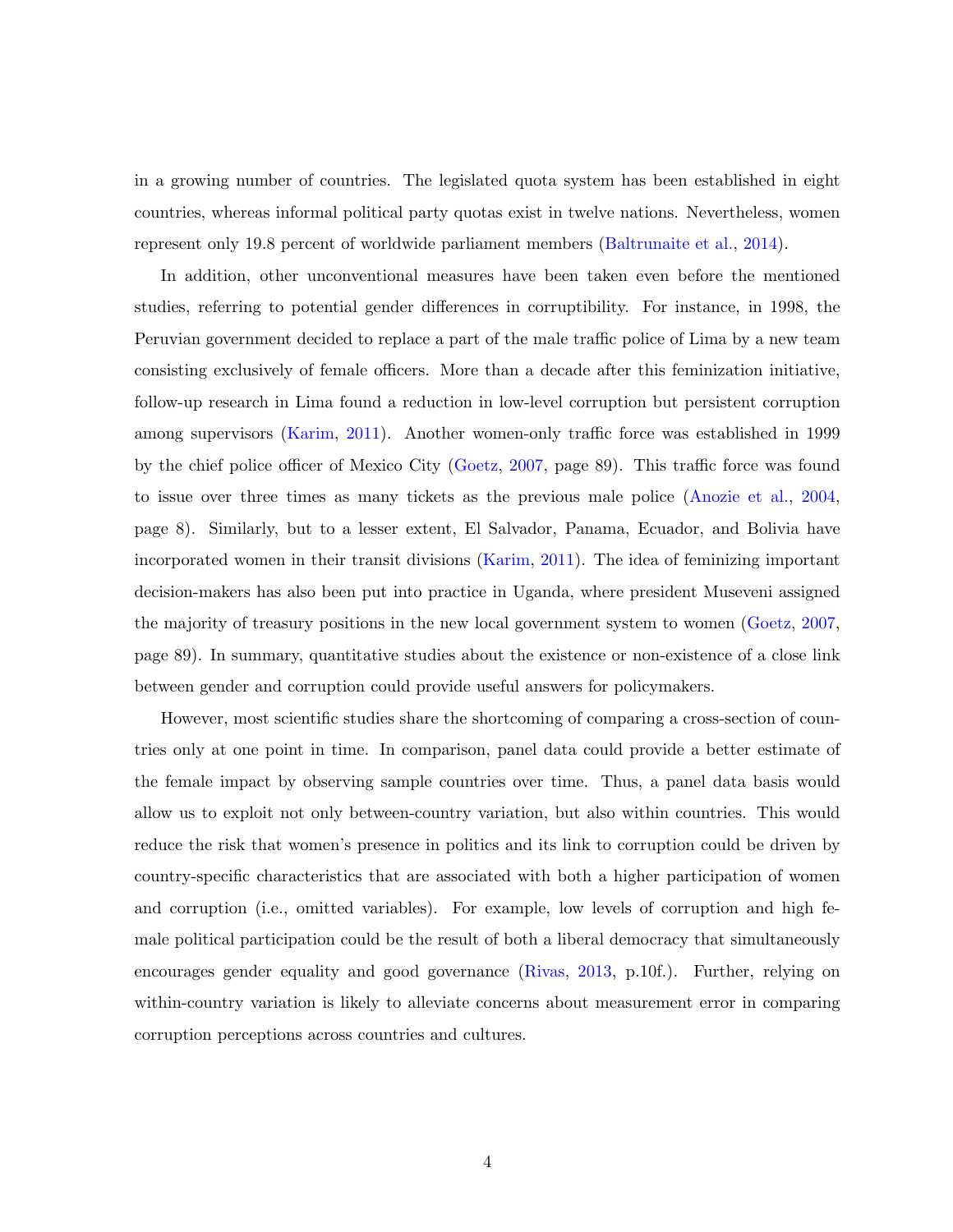## <span id="page-7-0"></span>3 Data and Methodology

#### 3.1 Data

All information used in this analysis comes from standard sources for macroeconomic data, displayed in Table [1.](#page-7-1) First, we access the CPI, the benchmark source for cross-country information on corruption provided by Transparency International, for our measure of corruption levels. The CPI provides annual values for a large number of countries from 1998 to 2011, ranging from zero to ten, where higher values indicate less corruption.<sup>[3](#page-7-2)</sup> Thus, the index measures the *absence* of corruption.

<span id="page-7-1"></span>Table 1: Summary statistics for annual values from 1998 to 2011 for 951 observations in 117 countries.

| Variable                               | Mean<br>(Std. Dev.)       | Min.<br>Max.            | Source <sup>a</sup> | Explanation                                                           |
|----------------------------------------|---------------------------|-------------------------|---------------------|-----------------------------------------------------------------------|
| <b>CPI</b>                             | 4.98<br>(2.31)            | 1.3<br>10               | TI                  | Ranging from 0 to 10 with higher<br>values indicating less corruption |
| % women in parliament                  | 17.93<br>(10.23)          | $\overline{0}$<br>47.30 | WB.                 | Share of women in<br>parliament                                       |
| % employers female                     | 2.12<br>(1.22)            | $\overline{0}$<br>8.40  | <b>ILO</b>          | Share of women in<br>total employers                                  |
| Female to male<br>ratio labor force    | 68.53<br>(16.03)          | 16.27<br>105.40         | <b>ILO</b>          | Share of women in<br>total labor force                                |
| GDP per capita                         | 15,534.28<br>(17, 644.58) | 162.81<br>86,127.24     | WB.                 | $Ln(GDP$ per capita)                                                  |
| Population $/ 100,000$                 | 311.72<br>(736.48)        | 4.25<br>12,056.25       | WB                  | Ln(population/100,000)                                                |
| Primary education,<br>duration (years) | 5.53<br>(0.95)            | 3<br>8                  | WВ                  | Duration of primary<br>education in years                             |

 $Notes:$   ${}^aTI$  = Transparency International; WB = World Bank; ILO = International Labour Organization.

Although no indicator of corruption levels is free from measurement error, the CPI has emerged as the benchmark index in cross-country corruption studies. This is mostly based on the fact that the CPI includes people's perceptions and expert analyses, conducted to assess the risk level of doing business in a country. As these two viewpoints can differ, but both provide meaningful information on existing corruption levels, mixed indices are usually preferred. For a more detailed discussion of choosing the CPI, we refer to [Knack and Azfar](#page-24-6) [\(2000\)](#page-24-6), [Serra](#page-24-7)

<span id="page-7-2"></span><sup>3</sup>Measurement of the CPI changes after 2011, making values incomparable to previous observations.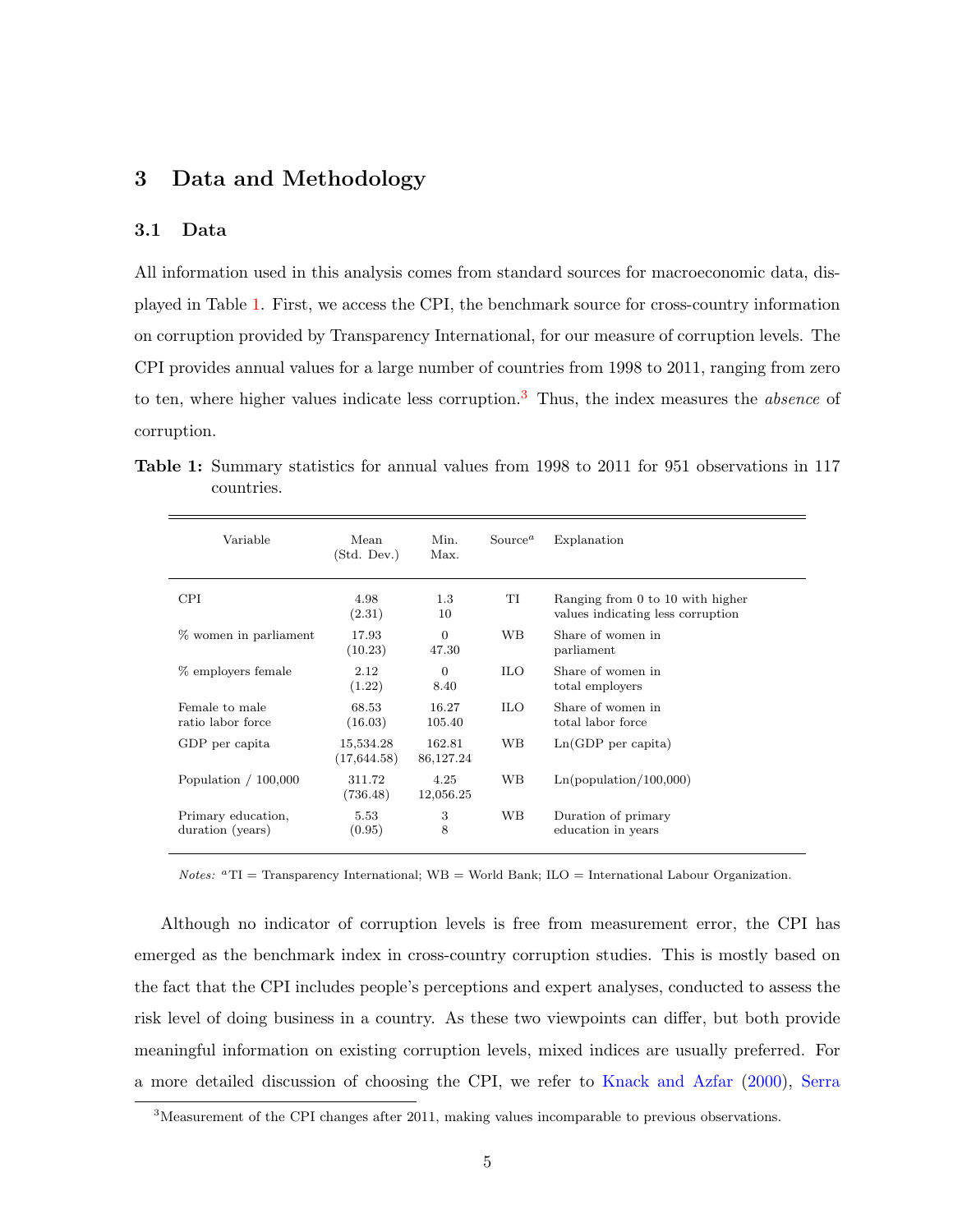[\(2006,](#page-24-7) page 5), and [Urra](#page-25-0) [\(2007\)](#page-25-0). Nevertheless, all results are robust when using the Control of Corruption indicator provided from the Worldwide Governance Indicators [\(Kaufmann et al.,](#page-24-8) [2011\)](#page-24-8).

Our indicators for the role of gender in society come from two main sources. First, the World Bank provides information on the share of women in parliament. We use this information as an indicator for the involvement of women in politics, as the majority of the related literature focuses on politics [\(Dollar et al.,](#page-23-2) [2001;](#page-23-2) [Swamy et al.,](#page-24-3) [2001\)](#page-24-3)). Second, we access the International Labour Organization's database to gather information on the percentage of employers and employees that are female. Several studies have considered the share of women in parliament and the labor force before [\(Dollar et al.,](#page-23-2) [2001;](#page-23-2) [Swamy et al.,](#page-24-3) [2001\)](#page-24-3), but fewer researchers have considered the share of female employers. Note that corruption, defined as the "misuse of public power for private gain" [\(Treisman,](#page-24-9) [2000\)](#page-24-9), involves a public official and a private citizen or a business. Thus, it is equally relevant to analyze the role of gender on both sides of the table, both for the bribee (the public official) and the briber (private citizens and businesses).

To get an idea of the general correlation between gender roles in society and corruption levels across countries, Table [2](#page-8-0) presents basic correlation values between the CPI and the three measures for the role of women in society. Note that the share of women in parliament and in the labor force both correlate strongly with corruption values (0.52 and 0.31), more so than the share of female employers (0.18). It is somewhat surprising to see the relatively low correlation between the share of women as business leaders and the other two gender indices. Thus, it may well matter where women are involved in society with respect to corruption, warranting a detailed analysis.

<span id="page-8-0"></span>Table 2: Cross-correlation table for annual values from 1998 to 2013 for 1,047 observations.

| Variables                                                                                     | CPI                  | % women in<br>parliament | % employers<br>female | Female to male ratio<br>labor force |
|-----------------------------------------------------------------------------------------------|----------------------|--------------------------|-----------------------|-------------------------------------|
| <b>CPI</b><br>% women in parliament<br>% employers female<br>Female to male ratio labor force | 0.52<br>0.18<br>0.31 | 0.14<br>0.43             | $-0.05$               |                                     |

Further, Figure [1](#page-9-0) displays basic descriptive graphs, displaying how the three gender indices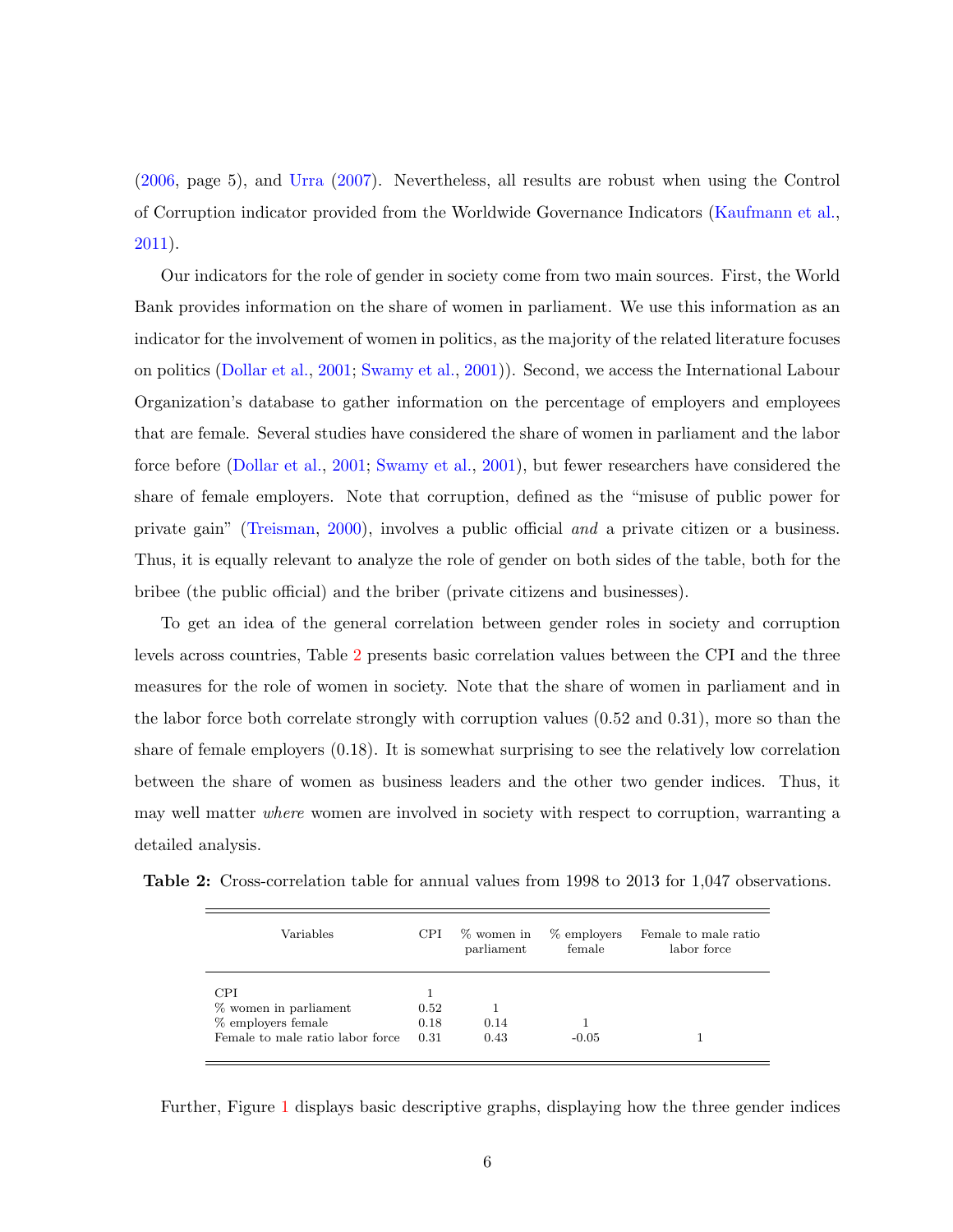relate to corruption in a pure cross-sectional setting. In this case, we take all available yearly observations and average them for every sample country. We also display the LOW ESS curve between both variables (locally weighted regression), allowing us to assess the basic descriptive relationship without requiring any advanced specification of the functional form [\(Cleveland,](#page-22-6) [1979;](#page-22-6) [Jacoby,](#page-23-8) [2000\)](#page-23-8). As a reference point, the bottom right graph of Figure [1](#page-9-0) displays the relationship between the CPI and income levels, the most persistent corruption determinant in the corresponding literature [\(Treisman,](#page-24-9) [2000;](#page-24-9) [Serra,](#page-24-7) [2006;](#page-24-7) [Gundlach and Paldam,](#page-23-9) [2009\)](#page-23-9). Notice that the gender indices show a relatively scattered picture when plotted against the CPI, especially when compared to the GDP per capita graph. Thus, at first glance we may not expect a meaningful relationship between gender roles and corruption in a cross-country analysis.

<span id="page-9-0"></span>



Figure 1: Relationship between corruption and potential determinants. Using averages for all variables from 1998 to 2011 (117 countries).

Beyond the role of gender in explaining corruption, several other factors have been proposed in the associated literature. To better isolate the link between gender and corruption, we there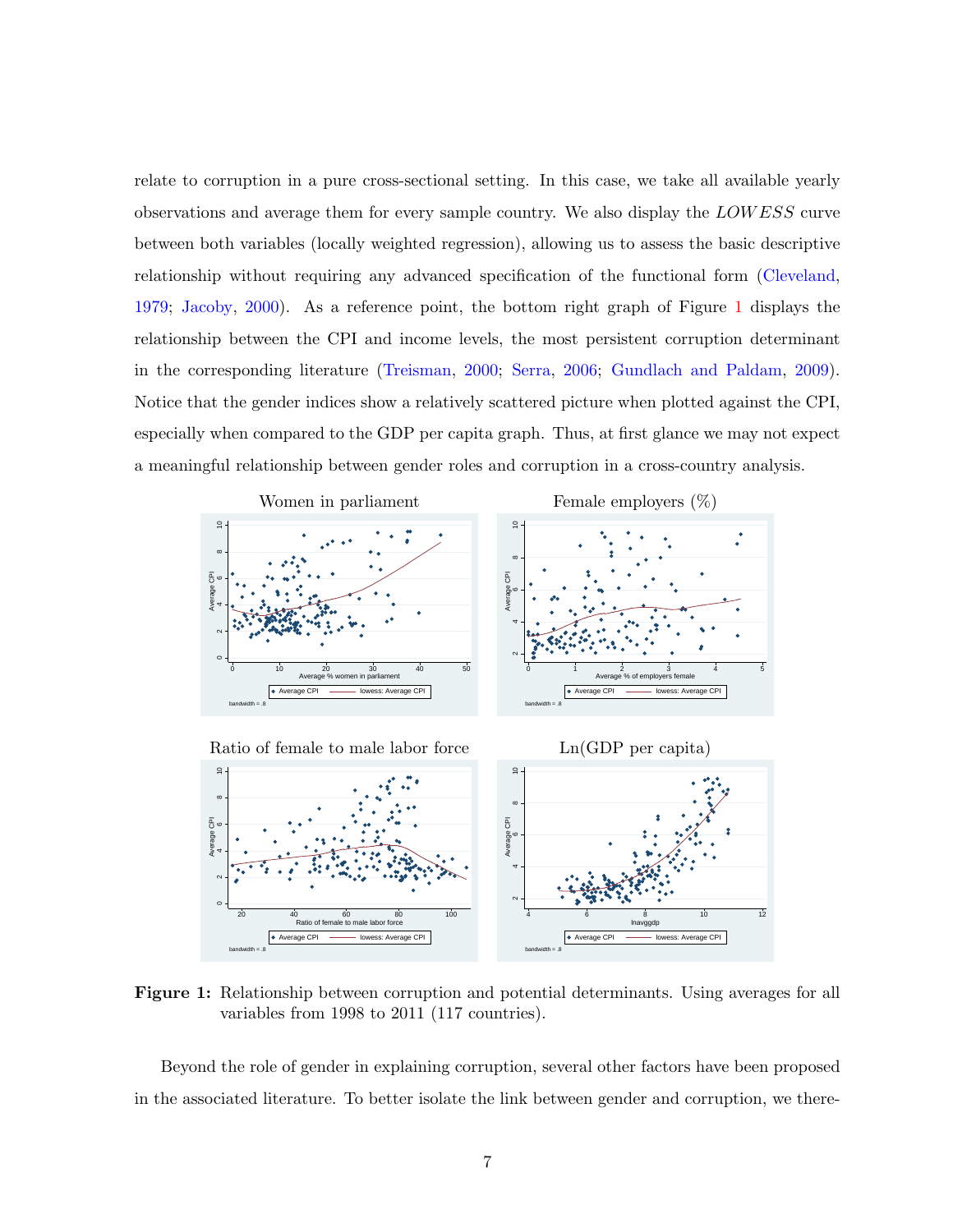fore incorporate these variables as controls in the regression analysis. Specifically, we include GDP per capita and population size, in addition to proxies for education and institutions.<sup>[4](#page-10-0)</sup> Note that even though the associated literature has produced (weaker) evidence for other variables to be associated with corruption levels, these variables usually only change slowly over time, if at all. For example, colonial origin, a common law system, a federal structure, ethnic and religious compositions, or geographical components of a country are either fixed over time or are unlikely to change within a few years. In addition, variables such as ethnic or religious population shares are usually not available on a yearly basis for a large number of countries. Thus, we do not include these variables in our analysis.

Finally, Table [3](#page-11-0) presents a list of sample countries, where information on all respective variables is available. For consistency across estimations, we only include a country-year observation if information for all variables is available. Nevertheless, all results are robust to using additional information when possible.<sup>[5](#page-10-1)</sup>

#### 3.2 Methodology

Our empirical strategy begins with a conventional cross-sectional analysis by taking averages over all available information for each country. Specifically, for country  $i$  we estimate

<span id="page-10-2"></span>
$$
CPI_i = \alpha_0 + \alpha_1 Female_i + \alpha_2 \mathbf{X}_i + \delta_i, \tag{1}
$$

where  $Female_i$  constitutes the respective measure for women's involvement in business and politics and  $X_i$  incorporates the control variables introduced above. Everything else equal, the majority of the related literature has found a positive, statistically powerful, and quantitatively meaningful coefficient for  $\alpha_1$ , predicting a larger CPI (more absence of corruption) with higher shares of women.

<span id="page-10-0"></span><sup>&</sup>lt;sup>4</sup>For the link between income levels and corruption, we refer to [Treisman](#page-24-9) [\(2000\)](#page-24-9), [Serra](#page-24-7) [\(2006\)](#page-24-7), or [Gundlach](#page-23-9) [and Paldam](#page-23-9) [\(2009\)](#page-23-9). For the link between population size and corruption, see [Fisman and Gatti](#page-23-10) [\(2002\)](#page-23-10), [Knack](#page-24-10) [and Azfar](#page-24-10) [\(2003\)](#page-24-10), or [Mocan](#page-24-11) [\(2008\)](#page-24-11). For the role of education, one may consult [Svensson](#page-24-12) [\(2005\)](#page-24-12), [Glaeser and Saks](#page-23-6) [\(2006\)](#page-23-6), or [Dincer](#page-22-7) [\(2008\)](#page-22-7). [Swamy et al.](#page-24-3) [\(2001\)](#page-24-3), [Gatti](#page-23-5) [\(2004\)](#page-23-5), and [Jetter et al.](#page-23-11) [\(2015\)](#page-23-11) highlight the importance of democracy.

<span id="page-10-1"></span><sup>&</sup>lt;sup>5</sup>In addition, we exclude two observations that show a large and unusual jump in the share of female employers: Bhutan in 2012 and Indonesia in 2013. Both observations display shares of female employers way above ten percent and both countries have shown relatively minor shares in prior observations (0.2 for Bhutan and 1.3 for Indonesia). Nevertheless, all results are robust to including these two outliers.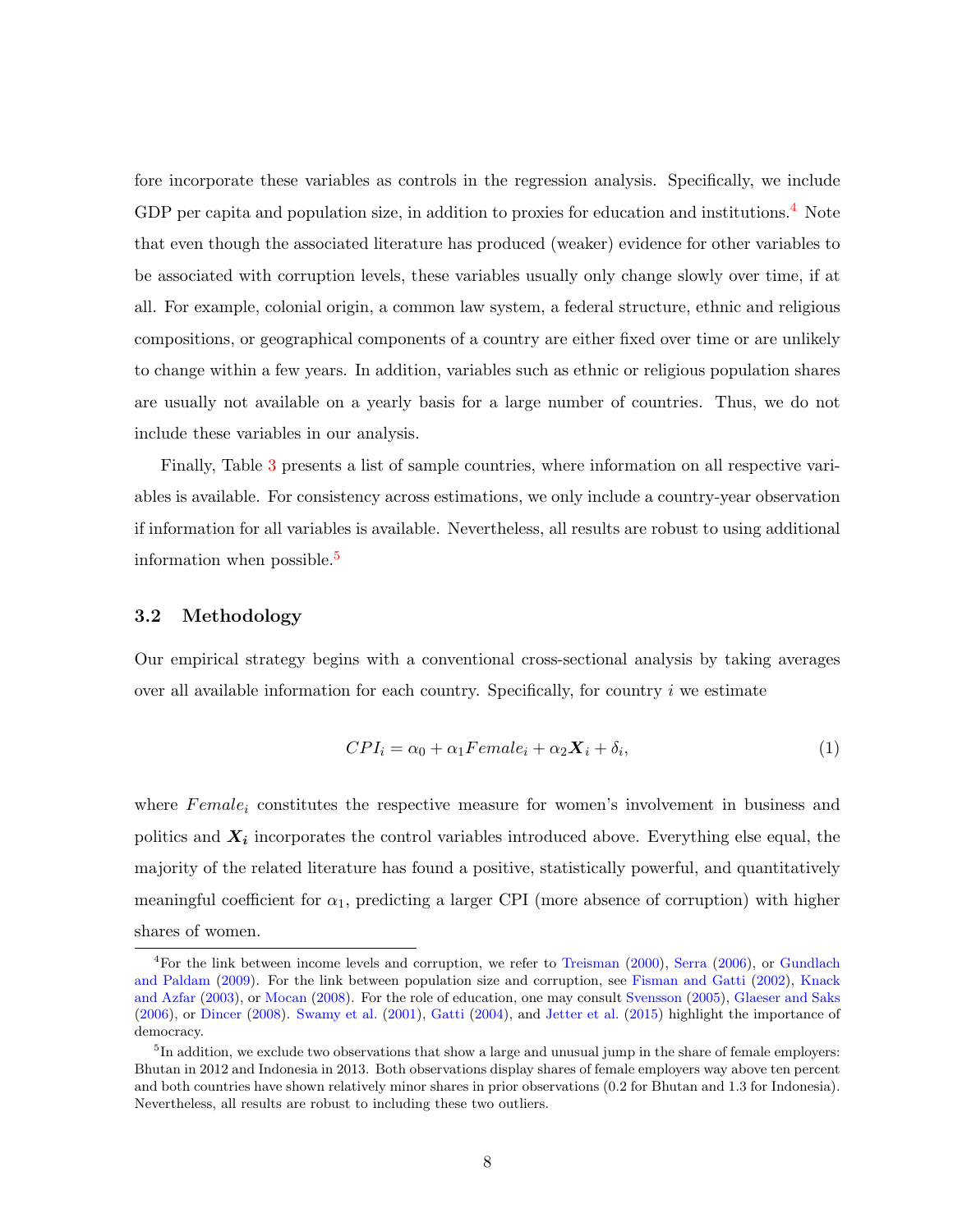<span id="page-11-0"></span>

| $\begin{array}{c} \n \cdot \quad \\ \n \cdot \quad \\ \n \cdot \quad \\ \n \cdot \quad \\ \n \cdot \quad \\ \n \cdot \quad \\ \n \cdot \quad \\ \n \cdot \quad \\ \n \cdot \quad \\ \n \cdot \quad \\ \n \cdot \quad \\ \n \cdot \quad \\ \n \cdot \quad \\ \n \cdot \quad \\ \n \cdot \quad \\ \n \cdot \quad \\ \n \cdot \quad \\ \n \cdot \quad \\ \n \cdot \quad \\ \n \cdot \quad \\ \n \cdot \quad \\ \n \cdot \quad \\ \n \cdot \quad \\ \n \cdot \quad \\ \n \cdot \quad \\ \n \cdot \quad \\ \n \cdot \quad \\ \n \cdot \quad \\ \n \cdot \quad \\ \n \cdot \quad \\ \n \$ |
|-------------------------------------------------------------------------------------------------------------------------------------------------------------------------------------------------------------------------------------------------------------------------------------------------------------------------------------------------------------------------------------------------------------------------------------------------------------------------------------------------------------------------------------------------------------------------------------|
| i<br>I<br>١<br>المستخدم المستخدم المستخدم المستخدم المستخدم المستخدم المستخدم المستخدم المستخدم المستخدم المستخدم المستخدم ال<br>$-5.0$ and $-7.0$                                                                                                                                                                                                                                                                                                                                                                                                                                  |
| ֧֧֧֧֧֧֧֧ׅ֧֧ׅ֧֧ׅ֧֛֧֧֧֧֧֧֧֧֧֧֛֚֚֚֚֚֚֚֚֚֚֚֚֚֚֚֚֚֚֚֚֚֚֚֚֝֓֝֓֝֬֝֓֝֬֝֓֝֬֝֬֜֓֬֝֬֜֓֝֬֜֓֝֬֝֬֝֬֝֬                                                                                                                                                                                                                                                                                                                                                                                                                                                                                             |
| -<br>;<br>;                                                                                                                                                                                                                                                                                                                                                                                                                                                                                                                                                                         |
|                                                                                                                                                                                                                                                                                                                                                                                                                                                                                                                                                                                     |
| 医心室 医心室 医心室                                                                                                                                                                                                                                                                                                                                                                                                                                                                                                                                                                         |
| j                                                                                                                                                                                                                                                                                                                                                                                                                                                                                                                                                                                   |
| j<br>֖֖֖֖֖֖֖֧ׅ֪ׅׅ֖ׅ֪ׅ֪֪֪ׅ֖֧֪ׅ֪֪֪ׅ֖֚֚֚֚֚֚֚֚֚֚֚֚֚֚֚֚֚֚֚֚֚֚֚֚֚֚֚֬֝֝֬֓֓֞֝<br>Ì                                                                                                                                                                                                                                                                                                                                                                                                                                                                                                          |
|                                                                                                                                                                                                                                                                                                                                                                                                                                                                                                                                                                                     |
| i                                                                                                                                                                                                                                                                                                                                                                                                                                                                                                                                                                                   |
| י<br>ו<br>じゅうしゅく                                                                                                                                                                                                                                                                                                                                                                                                                                                                                                                                                                    |
| l<br>İ                                                                                                                                                                                                                                                                                                                                                                                                                                                                                                                                                                              |
| i                                                                                                                                                                                                                                                                                                                                                                                                                                                                                                                                                                                   |
| ֧֦֧֦֧֦֧֦֧֦֧֦֧֦֧֦֧֦֧֦֧֦֧֦֧֦֧֦֧֦֧֧֦֧֧֦֧֚֚֚֚֚֚֚֚֚֚֚֚֚֚֚֚֚֚֓֡֝֓֝֓֜֓֝֬֜֝֬                                                                                                                                                                                                                                                                                                                                                                                                                                                                                                                |
| ׇ֚֘֝֬<br><b>12.000</b><br>.<br>.<br>.<br>į                                                                                                                                                                                                                                                                                                                                                                                                                                                                                                                                          |
| ֚֘֝֬<br>j<br>l<br>ׅ֘֒<br>֚<br>֠<br>֕                                                                                                                                                                                                                                                                                                                                                                                                                                                                                                                                                |
|                                                                                                                                                                                                                                                                                                                                                                                                                                                                                                                                                                                     |
| l<br>ļ<br>$\frac{1}{2}$                                                                                                                                                                                                                                                                                                                                                                                                                                                                                                                                                             |
|                                                                                                                                                                                                                                                                                                                                                                                                                                                                                                                                                                                     |

| a o co a o a a -<br>Burkina Faso<br>South Africa<br>Zimbabwe<br>Mauritius<br>Botswana<br>Namibia<br>Morocco<br>Zambia<br>Ghana<br>Africa |                               |                    | Ĺ.                                               | ratio LF | Country             |                       | <b>CPI</b>                 | R<br>$%$ Fem<br>parl.                                                             | empl.<br>Ĺ                                       | ratio LF<br>$\rm F/M$                                  | Country          | EI<br>z         |                           | % empl.<br>Ĺ.<br>% Fem<br>parl.                              | ratio LF                                            |  |
|------------------------------------------------------------------------------------------------------------------------------------------|-------------------------------|--------------------|--------------------------------------------------|----------|---------------------|-----------------------|----------------------------|-----------------------------------------------------------------------------------|--------------------------------------------------|--------------------------------------------------------|------------------|-----------------|---------------------------|--------------------------------------------------------------|-----------------------------------------------------|--|
|                                                                                                                                          |                               |                    |                                                  |          | Asia                |                       |                            |                                                                                   |                                                  |                                                        | Europe continued |                 |                           |                                                              |                                                     |  |
|                                                                                                                                          | $\frac{5.70}{4.91}$           | 0.50               | 2.30                                             | 88.10    | lapan               |                       | 8.85<br>9.95               | $7.38$<br>$0.38$<br>$0.58$<br>$0.58$<br>$0.58$<br>$0.58$<br>$0.58$                |                                                  | 65.42<br>80.71                                         | Spain            |                 | 6.66                      | 32.11<br>21.99                                               | $\frac{67.36}{78.77}$                               |  |
|                                                                                                                                          |                               | 14.94              | 1.40                                             | 54.58    | Israel              |                       |                            | $\begin{array}{c} 1.50 \\ 1.53 \\ 0.13 \end{array}$                               |                                                  |                                                        | Portugal         | 11 11<br>11 11  | 6.34                      | 33<br>335<br>331                                             |                                                     |  |
|                                                                                                                                          | 4.70                          | 25.12              | $3.67$<br>$2.72$                                 | 81.58    | Bhutan              |                       |                            |                                                                                   |                                                  | 85.92                                                  | Slovenia         |                 | 6.15                      | 13.96                                                        |                                                     |  |
|                                                                                                                                          | 4.61                          | 37.85              |                                                  | 73.89    | Bahrain             |                       | 5.48                       | 0.61                                                                              |                                                  | 43.96                                                  | Estonia          | $\Xi$ o         | 6.10                      | 1.52<br>18.88                                                | 79.35                                               |  |
|                                                                                                                                          | 3.70                          | 9.60               | 3.95                                             | 94.34    | Oman                |                       | 5.30                       |                                                                                   | 7.00                                             | 34.84                                                  | Cyprus           |                 | 5.96                      | 1.60<br>13.50                                                | 76.50                                               |  |
|                                                                                                                                          | 3.49                          | 8.47               | $\begin{array}{c} 53 \\ 0.30 \\ 0.0 \end{array}$ | 35.21    | Jordan              |                       | 4.90                       |                                                                                   | 1.84                                             |                                                        | Hungary          | $\vec{A}$       | 5.01                      | 3.06<br>9.42                                                 | 72.68                                               |  |
|                                                                                                                                          | 3.45                          | 10.20              |                                                  | 87.75    | Malaysia            |                       |                            |                                                                                   |                                                  |                                                        | Italy            | $\overline{4}$  |                           | 14.82                                                        |                                                     |  |
|                                                                                                                                          | 3.40                          | 12.00              |                                                  | 85.12    | Korea, Rep.         |                       | $4.70$<br>$4.70$           |                                                                                   |                                                  |                                                        | Lithuania        |                 | $4.77$<br>$4.65$          |                                                              |                                                     |  |
|                                                                                                                                          | 3.20                          |                    | 0.40                                             | 85.18    | Kuwait              | 481pB92B以135212718282 |                            | $1,860$<br>$1,860$<br>$1,42$<br>$1,360$<br>$1,42$<br>$1.76982750$<br>$1.69823750$ |                                                  |                                                        | Czech Rep.       | $\frac{31}{4}$  |                           | 5.57<br>1.24<br>2.04<br>$17.42$<br>$16.71$                   | $60.80$<br>$81.35$<br>$73.39$<br>$64.39$            |  |
| $\frac{3}{2}$                                                                                                                            | 3.17                          | $11.70$<br>$2.95$  | 4.40                                             | 27.86    | Turkey              |                       | $4.66$<br>3.82             |                                                                                   |                                                  |                                                        | Greece           | 그               |                           | 12.15                                                        |                                                     |  |
| $\overline{\phantom{a}}$                                                                                                                 |                               | 9.20               |                                                  | 84.87    | Thailand            |                       | 3.37                       |                                                                                   |                                                  | 80.46<br>97.36                                         | Poland           | $\overline{4}$  | $4370$<br>$4370$<br>$444$ | $3.82$<br>$2.71$<br>$2.1$<br>18.92                           | $76.00$<br>$77.72$                                  |  |
| ₩                                                                                                                                        | $2.81$<br>$2.81$              | 29.78              | 0.80                                             | 97.49    | AC <sub>d</sub> or. |                       | 3.30                       | 0.20                                                                              |                                                  |                                                        | Latvia           | $\overline{4}$  |                           | 18.93                                                        |                                                     |  |
|                                                                                                                                          | 2.80                          | 10.20              | $_{0.60}$                                        | 55.86    | India               |                       | $3.00$<br>$2.82$           | 0.43                                                                              |                                                  | 40.21                                                  | Bulgaria         |                 | $3.82$<br>$3.76$          | 2.08<br>22.14                                                | 74.67                                               |  |
|                                                                                                                                          | 2.73                          | $_{\rm 6.80}$      | 1.53                                             | 18.29    | Mongolia            |                       |                            |                                                                                   | 1.34                                             | 82.66                                                  | Croatia          |                 |                           | 3.01<br>20.59                                                |                                                     |  |
| Cote d'Ivoire                                                                                                                            |                               | 8.50               | 0.40                                             | 60.34    | cebanon             |                       | 2.75                       | 3.90                                                                              |                                                  | 30.44                                                  | Macedonia        |                 | 3.24                      | 3.30<br>24.93                                                | 63.77                                               |  |
| $- 0 - 0 - - -$                                                                                                                          |                               | 12.50              | 1.80                                             | 90.78    | Philippines         |                       | 2.74                       | $\begin{array}{c} 1.35 \\ 2.65 \end{array}$                                       |                                                  | $\begin{array}{c} 61.28 \\ 19.35 \\ 88.35 \end{array}$ | Albania          | 22256F          | 3.17                      | 0.66<br>12.54                                                |                                                     |  |
| Mozambique                                                                                                                               |                               | 30.00              | 1.70                                             | 105.40   | Syria               |                       | $2.65$<br>$2.51$           |                                                                                   |                                                  |                                                        | Georgia          |                 | $0.770$<br>$2.70$         | 0.53<br>7.26                                                 |                                                     |  |
| Madagascar                                                                                                                               |                               | 3.80               |                                                  | 94.18    | Vietnam             |                       |                            |                                                                                   |                                                  |                                                        | Moldova          |                 |                           | 0.46<br>16.99                                                |                                                     |  |
| $\overline{\phantom{0}}$                                                                                                                 | 2.40                          | 12.40              | 0.30                                             | 43.22    | Kazakhstan          |                       | $2.49$<br>$2.48$           | $2.39880$<br>$2.59880$<br>$15.8940$<br>$12.8940$<br>$15.8910$                     |                                                  | 86.49<br>80.93                                         | Armenia          | 4               |                           | $0.15$<br>$0.70$<br>$8.80$<br>31.80                          | $69.58$<br>$75.58$<br>$76.38$<br>$76.39$<br>$76.39$ |  |
| $\overline{\phantom{0}}$<br>Congo, Rep.                                                                                                  | 2.30                          | $8.50$<br>21.40    | $_{0.50}$                                        | 94.14    | Russia              |                       |                            |                                                                                   |                                                  |                                                        | Belarus          |                 | 2.40                      |                                                              |                                                     |  |
| $-20$                                                                                                                                    | 2.20                          |                    | 0.20                                             | 86.25    | Iran                |                       | 2.40                       | 3.45                                                                              |                                                  | 23.09<br>22.26<br>33.82                                | Ukraine          | $\sim$          | $2.25$<br>$2.05$          | $0.75$<br>2.48<br>$8.00$<br>11.35                            | 79.50<br>86.75                                      |  |
|                                                                                                                                          | 2.15                          | 24.70              | 0.15                                             | 97.21    | Pakistan            |                       | 2.39                       | 0.14<br>19.06                                                                     |                                                  |                                                        | Azerbaijan       |                 |                           |                                                              |                                                     |  |
|                                                                                                                                          | 2.10                          | 9.75               | 1.35                                             | 58.08    | Yemen, Rep.         |                       | 2.30                       | $\frac{80}{0.78}$<br>0.30                                                         |                                                  |                                                        |                  |                 |                           |                                                              |                                                     |  |
|                                                                                                                                          |                               |                    |                                                  |          | Kyrgyzstan          | ₹                     | 2.20                       | 5.00                                                                              |                                                  | $71.86$<br>$59.10$                                     | Oceania          |                 |                           |                                                              |                                                     |  |
|                                                                                                                                          |                               |                    |                                                  |          | ndonesia            | $^{\circ}$            | 2.18                       | 10.93                                                                             |                                                  |                                                        | New Zealand      | $\Xi$ $\Xi$ $-$ | 9.46<br>0.67<br>4.00      | $\begin{array}{c} 4.19 \\ 2.52 \\ 1.10 \end{array}$<br>30.63 | $79.34$<br>$77.58$<br>$51.63$                       |  |
|                                                                                                                                          |                               | 12.79<br>11.93     | 1.78                                             | 50.16    | Cambodia            | ₩                     | 2.00                       |                                                                                   |                                                  |                                                        | Australia        |                 |                           | $23.9$<br>$8.50$                                             |                                                     |  |
|                                                                                                                                          |                               |                    | $3.24$<br>$3.91$                                 | 70.06    | Tajikistan          |                       | 2.50                       | 19.50<br>17.50<br>8.40                                                            | $\begin{array}{c} 15 \\ 110 \\ 0.15 \end{array}$ | $82.58$<br>$76.58$<br>64.85                            | Fiji             |                 |                           |                                                              |                                                     |  |
| $\frac{3}{1}$<br>Costa Rica                                                                                                              | $7.00000004$<br>$7.000000004$ | 31.44              |                                                  | 53.07    | Bangladesh          |                       |                            |                                                                                   |                                                  |                                                        |                  |                 |                           |                                                              |                                                     |  |
| <b>LO</b><br>Trinidad & Tob.                                                                                                             |                               | 17.74              | 2.66                                             | 65.77    |                     |                       |                            |                                                                                   |                                                  |                                                        |                  |                 |                           |                                                              |                                                     |  |
| 4<br>El Salvador                                                                                                                         |                               | 14.36              | 2.68                                             | 57.74    | Europe              |                       |                            |                                                                                   |                                                  |                                                        |                  |                 |                           |                                                              |                                                     |  |
| $\frac{3}{1}$                                                                                                                            |                               | 21.14              |                                                  | 75.17    | Denmark             | ఇ                     | 9.54                       |                                                                                   | 1.66                                             | 84.69                                                  |                  |                 |                           |                                                              |                                                     |  |
| 23                                                                                                                                       |                               | $\phantom{00}8.01$ |                                                  | 70.26    | Finland             | $\Xi$                 | $9.54$<br>$9.27$           |                                                                                   | $2.15$<br>$1.62$                                 |                                                        |                  |                 |                           |                                                              |                                                     |  |
|                                                                                                                                          | 3.63                          | 10.92              |                                                  | 65.02    | Sweden              | $\overline{14}$       |                            |                                                                                   |                                                  |                                                        |                  |                 |                           |                                                              |                                                     |  |
| $-12504$                                                                                                                                 | 3.60                          | 11.70              |                                                  | 75.46    | Netherlands         | $_{14}$               | 885453<br>88453            | 37.78<br>58.717.73<br>58.535.58<br>50.58                                          |                                                  | 85.328<br>86.328<br>86.7288<br>88.53                   |                  |                 |                           |                                                              |                                                     |  |
|                                                                                                                                          | 3.49                          | 20.18              |                                                  | 49.39    | Switzerland         | $\overline{14}$       |                            |                                                                                   |                                                  |                                                        |                  |                 |                           |                                                              |                                                     |  |
| Dominican Rep.                                                                                                                           | $3.06$<br>$2.86$              | 18.49              |                                                  | 61.47    | Norway              | $\frac{4}{4}$         |                            |                                                                                   |                                                  |                                                        |                  |                 |                           |                                                              |                                                     |  |
|                                                                                                                                          |                               | 31.49              |                                                  | 60.67    | Luxembourg          |                       |                            |                                                                                   |                                                  |                                                        |                  |                 |                           |                                                              |                                                     |  |
| Guatemala                                                                                                                                | 2.69                          | 17.28              |                                                  | 52.46    | United Kingdom      | $\vec{a}$             |                            | 19.21                                                                             |                                                  | 78.66                                                  |                  |                 |                           |                                                              |                                                     |  |
|                                                                                                                                          | $2.55$<br>$2.52$              | 9.43               |                                                  | 49.03    | Austria             | $\mathbf{r}$          | 8.04                       | 29.79                                                                             |                                                  | 75.63                                                  |                  |                 |                           |                                                              |                                                     |  |
| 1222                                                                                                                                     |                               | 16.42              |                                                  | 74.93    | Germany             | ユユユユ                  | 7.85                       | $30071$<br>$20071$<br>$20007$<br>31.57                                            |                                                  | 75.95                                                  |                  |                 |                           |                                                              |                                                     |  |
|                                                                                                                                          | 3,30,00<br>$\mathbf{a}$       | 14.53              |                                                  | 48.41    | reland              |                       | $7.52$<br>$6.92$<br>$6.89$ | 13.14                                                                             |                                                  | $70.85$<br>$79.37$<br>$78.8$                           |                  |                 |                           |                                                              |                                                     |  |
|                                                                                                                                          |                               | 21.84              |                                                  | 63.51    | France              |                       |                            | 14.11                                                                             |                                                  |                                                        |                  |                 |                           |                                                              |                                                     |  |
| Venezuela, RB                                                                                                                            |                               | 13.92              |                                                  |          | Belgium             |                       |                            | 30.80                                                                             |                                                  |                                                        |                  |                 |                           |                                                              |                                                     |  |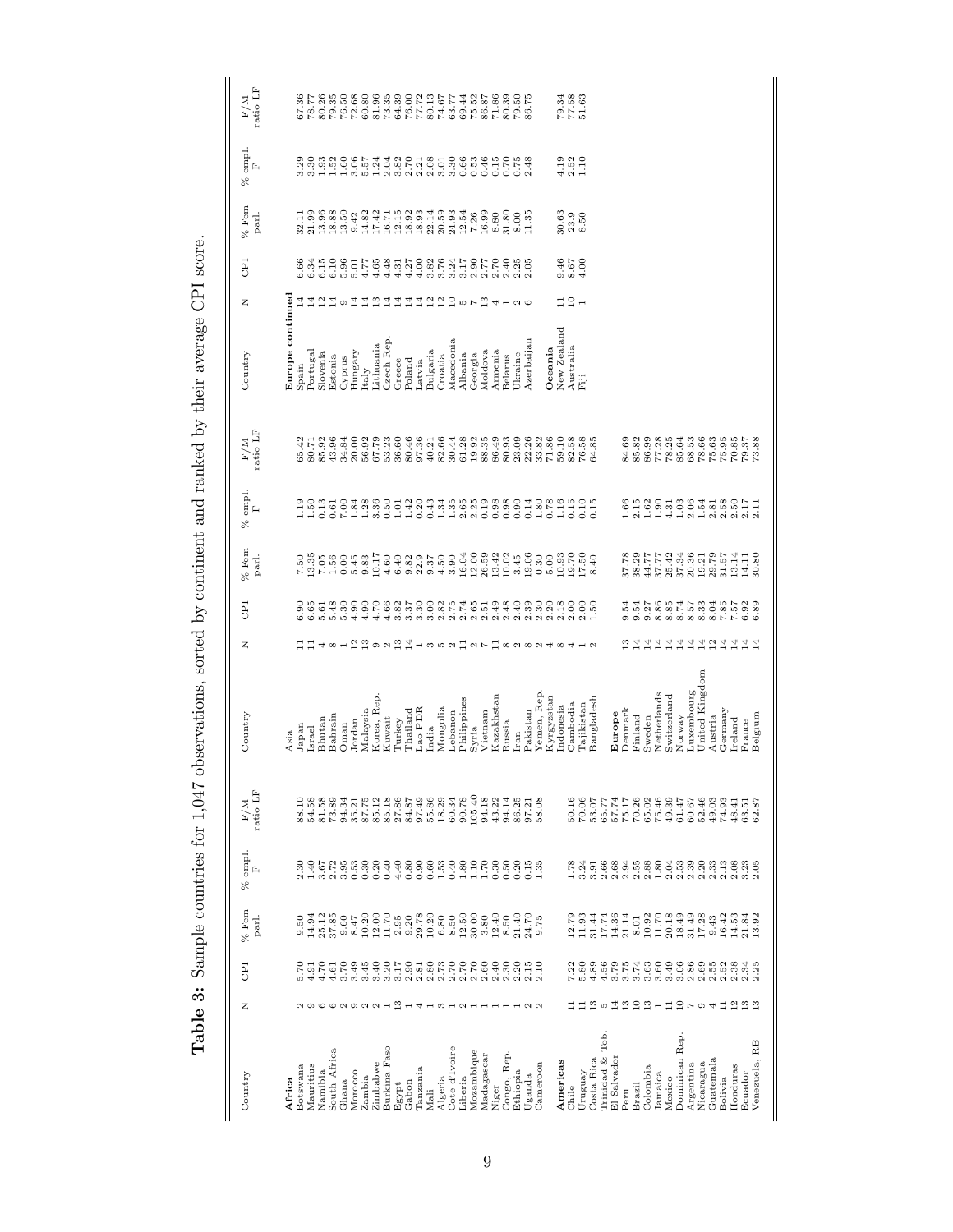We then move to analyzing the relationship between gender compositions and corruption in a pooled panel data set, using annual observations. Specifically, for year t (with  $1998 \le t \le 2011$ ) we estimate

<span id="page-12-1"></span>
$$
CPI_{it} = \beta_0 + \beta_1 Female_{it} + \beta_2 \mathbf{X}_{it} + \epsilon_{it}. \tag{2}
$$

If the relationship between gender and corruption holds in the short- as well as in the longrun, then  $\beta_1$  should not differ fundamentally from  $\alpha_1$ , derived in equation [1.](#page-10-2) To exploit the panel structure of repeated annual observations, we then turn toward a fixed effect estimation, extending equation [2](#page-12-1) to

<span id="page-12-2"></span>
$$
CPI_{it} = \gamma_0 + \gamma_1 Female_{it} + \gamma_2 \mathbf{X}_{it} + \gamma_3 \lambda_i + \omega_{it},\tag{3}
$$

where  $\lambda_i$  introduces binary indicators for each sample country. Thus, equation [3](#page-12-2) only takes advantage of within-country variation in gender indices (and all other control variables) and eliminates between-country differences that may stem from deep underlying country-specific particularities, such as culture, history, or geography.

In summary, if the link between gender and corruption was indeed present, then we would expect  $\gamma_1$  to produce a statistically meaningful coefficient. Finally, we note that throughout all estimations standard errors  $(\delta_i, \epsilon_{it}, \text{ and } \omega_{it})$  are clustered on the country level.

#### <span id="page-12-0"></span>4 Empirical Findings

This section describes the empirical findings for the analysis of all three gender variables in their relationship to the CPI. Each subsection begins by analyzing the data as a pure cross section and then moves to analyzing pooled panel data, before introducing country fixed effects. Finally, potential nonlinearities are considered.

#### 4.1 Women in Politics and Corruption

Table [4](#page-13-0) begins by analyzing the potential link between the share of women in parliament and corruption. Columns (1) and (2) consider a pure cross-sectional relationship, where variables are averaged for each country. Columns (3) and (4) analyze the data as a pooled sample of annual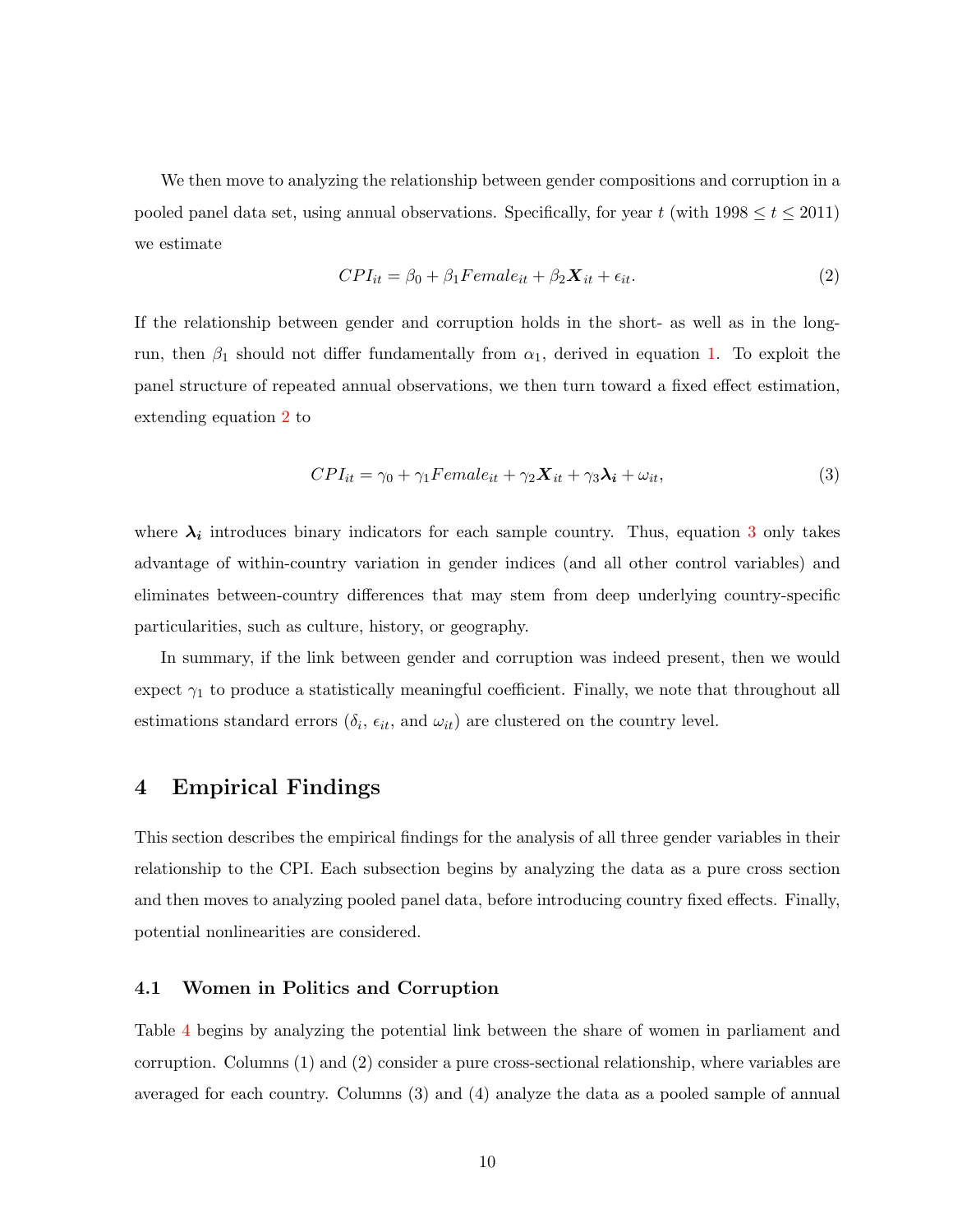|                                              | (1)<br>(2)<br>Cross-Section |                       | (3)                   | (4)<br>Pooled         | (5)                 | (6)<br><b>Fixed Effects</b>       |  |  |
|----------------------------------------------|-----------------------------|-----------------------|-----------------------|-----------------------|---------------------|-----------------------------------|--|--|
| % women in parliament                        | $0.109***$<br>(0.022)       | $0.043*$<br>(0.013)   | $0.113***$<br>(0.019) | $0.038***$<br>(0.012) | 0.007<br>(0.007)    | 0.003<br>(0.009)                  |  |  |
| GDP per capita                               |                             | $0.994***$<br>(0.077) |                       | $1.277***$<br>(0.088) |                     | $0.851^{\ast\ast\ast}$<br>(0.221) |  |  |
| Population size                              |                             | $-0.049$<br>(0.073)   |                       | $-0.130*$<br>(0.071)  |                     | $-1.652***$<br>(0.500)            |  |  |
| Education                                    |                             | $0.368***$<br>(0.093) |                       | $0.333***$<br>(0.099) |                     | 0.111<br>(0.084)                  |  |  |
| Polity IV                                    |                             | 0.031<br>(0.021)      |                       | $-0.026$<br>(0.025)   |                     | $-0.006$<br>(0.018)               |  |  |
| $\overline{N}$<br>#<br>of countries<br>$R^2$ | 117<br>117<br>0.221         | 117<br>117<br>0.735   | 951<br>117<br>0.256   | 951<br>117<br>0.762   | 951<br>117<br>0.975 | 951<br>117<br>0.977               |  |  |

<span id="page-13-0"></span>Table 4: Baseline regression results, estimating the relationship between % women in parliament and the absence of corruption (CPI index).

observations and the final columns focus on a panel analysis including country-fixed effects.

Notes: Standard errors clustered on the country level in parentheses.  $*$  p < 0.00, \*\*\* p < 0.05, \*\*\* p < 0.01.

Beginning with a cross-sectional analysis, the univariate estimation reveals a firmly positive relationship between the share of women in parliament and the absence of corruption. A quantitative interpretation of the derived coefficient would suggest that an increase of the share of women in parliament by one standard deviation (10.35 percentage points) would be associated with an increase in the CPI by about one index point. As the CPI runs from zero to ten, this magnitude would be relatively sizeable, corresponding to approximately 43 percent of one standard deviation.

Nevertheless, the estimation displayed in column (1) is likely to suffer from an omitted variable bias, as several other covariates have been proposed by the associated literature. Thus, column (2) includes the most commonly found corruption determinants in the regression framework. The coefficient of interest decreases to approximately 40 percent of its initial magnitude, but statistical power remains high. In addition, note that the associated standard error de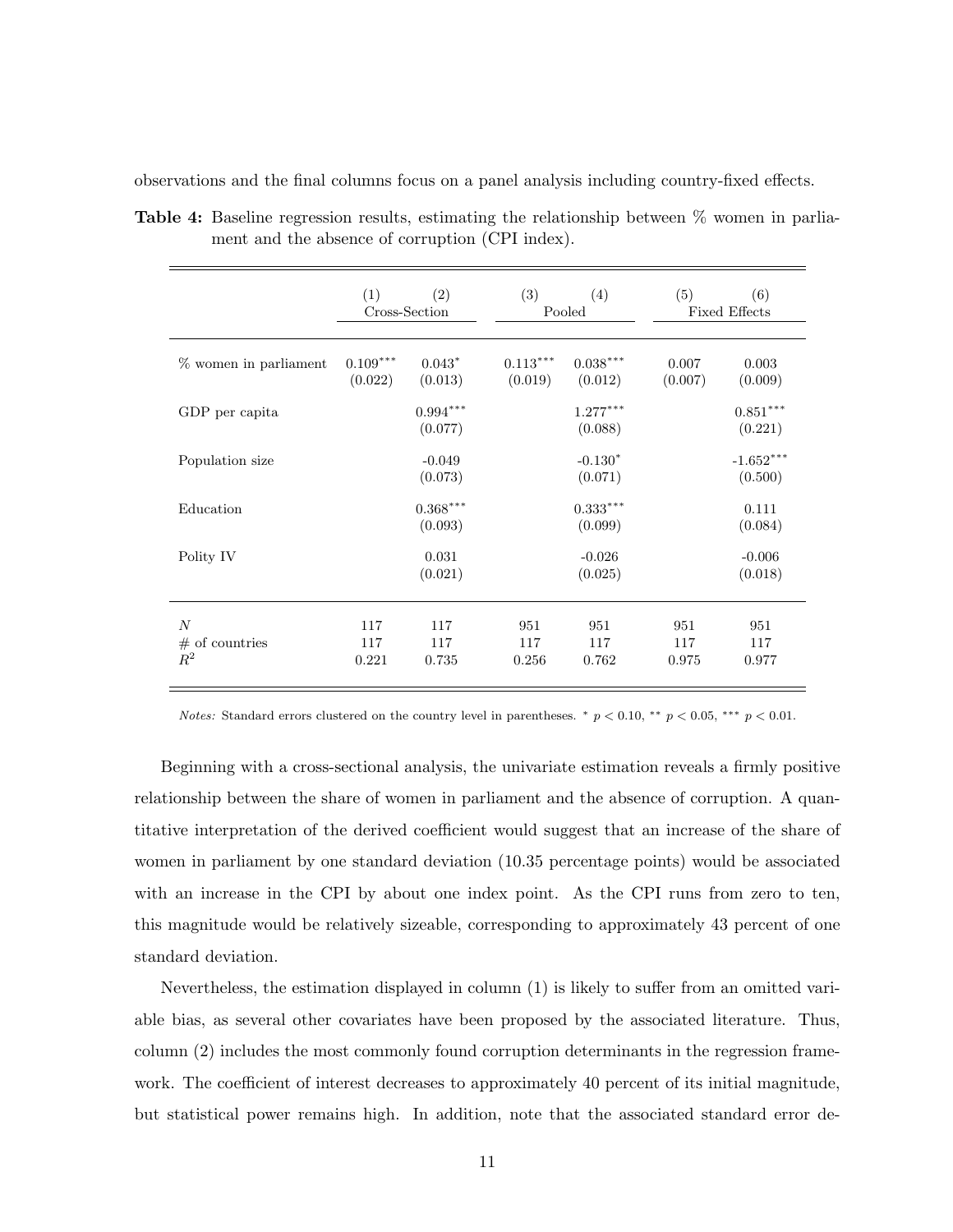creases, indicating a better fit of this more complete regression.

Further, the derived coefficients of the respective control variables confirm findings in the previous literature. Richer and more educated countries are strongly linked to lower corruption levels, whereas population size and democracy barely matter. Throughout our estimations, the respective coefficients associated with these control variables generally remain consistent with the literature, so we will not focus on discussing them.

Moving to analyzing annual observations in a pooled setting, columns (3) and (4) produce coefficients that are remarkably similar to the first estimates, both in the univariate framework and when adding further covariates. Thus, the relationship between women in parliament and corruption emerges for either a long-run perspective when averaging variables over 14 years (1998 to 2011), but also when evaluating annual observations, as in [Dollar et al.](#page-23-2) [\(2001\)](#page-23-2). This further merits a more detailed analysis of yearly data.

Finally, columns (5) and (6) incorporate country-fixed effects. Now we find substantial differences for the explanatory power of the share of women in parliament. The respective coefficient decreases markedly to 0.007 without further regressors (compared to 0.109 and 0.113 before) and to 0.003 when adding further control variables (compared to 0.043 and 0.038 before). In the final and most complete estimation, the coefficient associated with women in parliament remains far from conventional levels of statistical significance. In addition, the quantitative interpretation of the derived coefficient would suggest a negligible magnitude: one standard deviation of the share of women in parliament (10.35) would be associated with an increase in the CPI by 0.03 index points or only 1.4 percent of a standard deviation.

However, this baseline estimation considers the relationship between women in parliament and corruption in a linear fashion. Table [5](#page-15-0) displays results from extending the most complete estimation in column  $(6)$  of Table [4](#page-13-0) toward including nonlinearities. A priori, it is possible that the effect is quadratic or varies along the lines of development levels, the most persistent predictor of corruption.[6](#page-14-0)

Column (1) adds a quadratic term of the share of women in parliament, whereas column (2) introduces an interaction term with income levels. However, none of the two estimations produce

<span id="page-14-0"></span> ${}^{6}$ In a related context, [Jetter et al.](#page-23-11) [\(2015\)](#page-23-11) have found a nonlinear effect of democracy on corruption along the lines of income levels.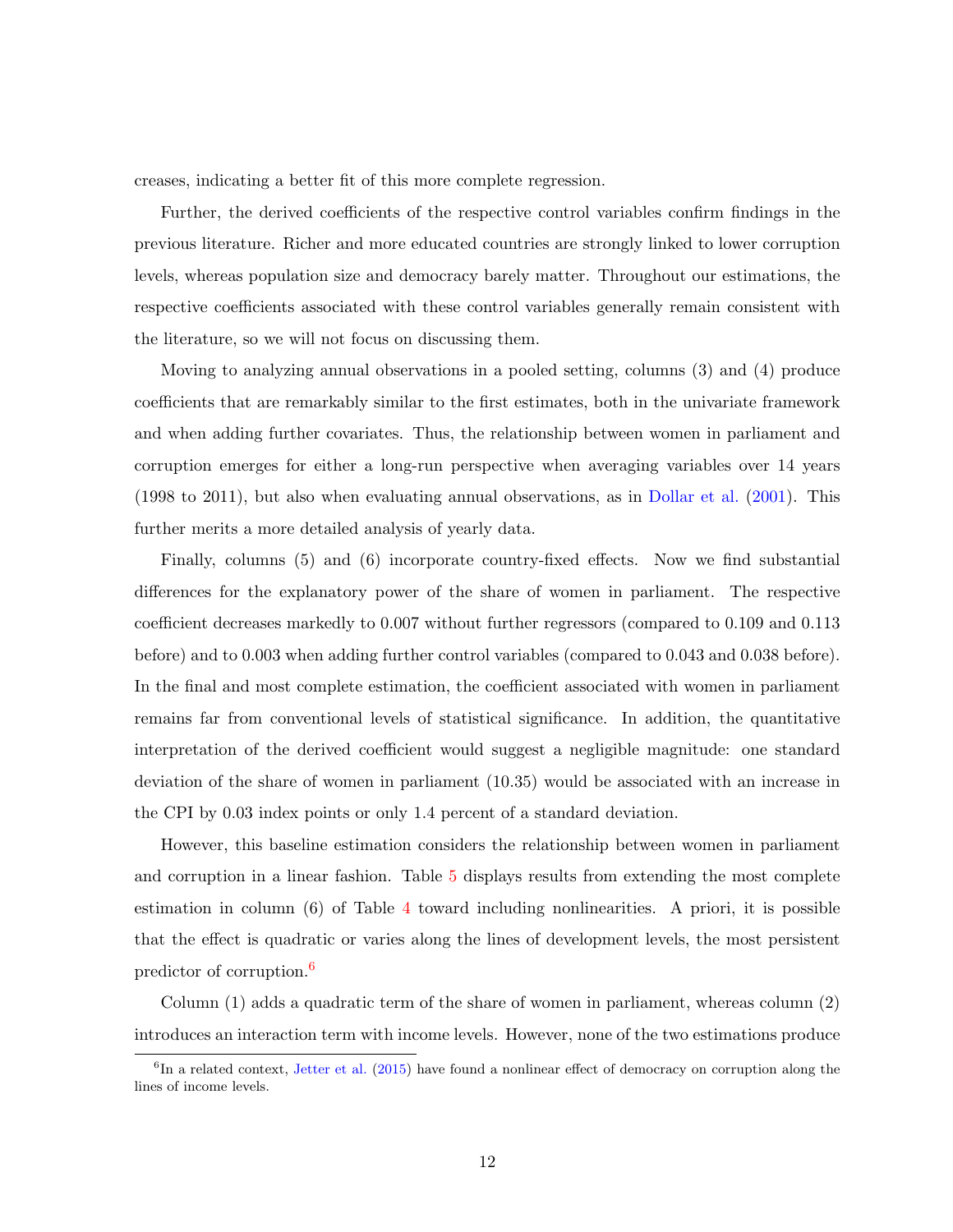|                                                       | (1)              | (2)                 | (3)<br>Africa    | (4)<br>Asia $\&$<br>Oceania | (5)<br>Europe    | (6)<br>Americas      |
|-------------------------------------------------------|------------------|---------------------|------------------|-----------------------------|------------------|----------------------|
| % women in parliament                                 | 0.002<br>(0.016) | $-0.025$<br>(0.043) | 0.008<br>(0.025) | $0.035***$<br>(0.012)       | 0.002<br>(0.017) | $-0.014*$<br>(0.008) |
| $(\%$ women in parliament) <sup>2</sup>               | 0.000<br>(0.000) |                     |                  |                             |                  |                      |
| $\%$ women in parliament $\times$<br>GDP per capita   |                  | 0.003<br>(0.005)    |                  |                             |                  |                      |
| Control variables <sup><i>a</i></sup> &<br>country FE | <b>ves</b>       | yes                 | yes              | yes                         | yes              | yes                  |
| N<br>$\#$ of countries                                | 951<br>117       | 951<br>117          | 73<br>23         | 227<br>35                   | 443<br>38        | 208<br>20            |

<span id="page-15-0"></span>Table 5: Checking for nonlinearities, estimating the relationship between  $\%$  women in parliament and the absence of corruption (CPI index).

Notes: Standard errors clustered on the country level in parentheses.

\*  $p < 0.10$ , \*\*  $p < 0.05$ , \*\*\*  $p < 0.01$ .

<sup>a</sup>Includes GDP per capita, population size, education, and the polity IV index.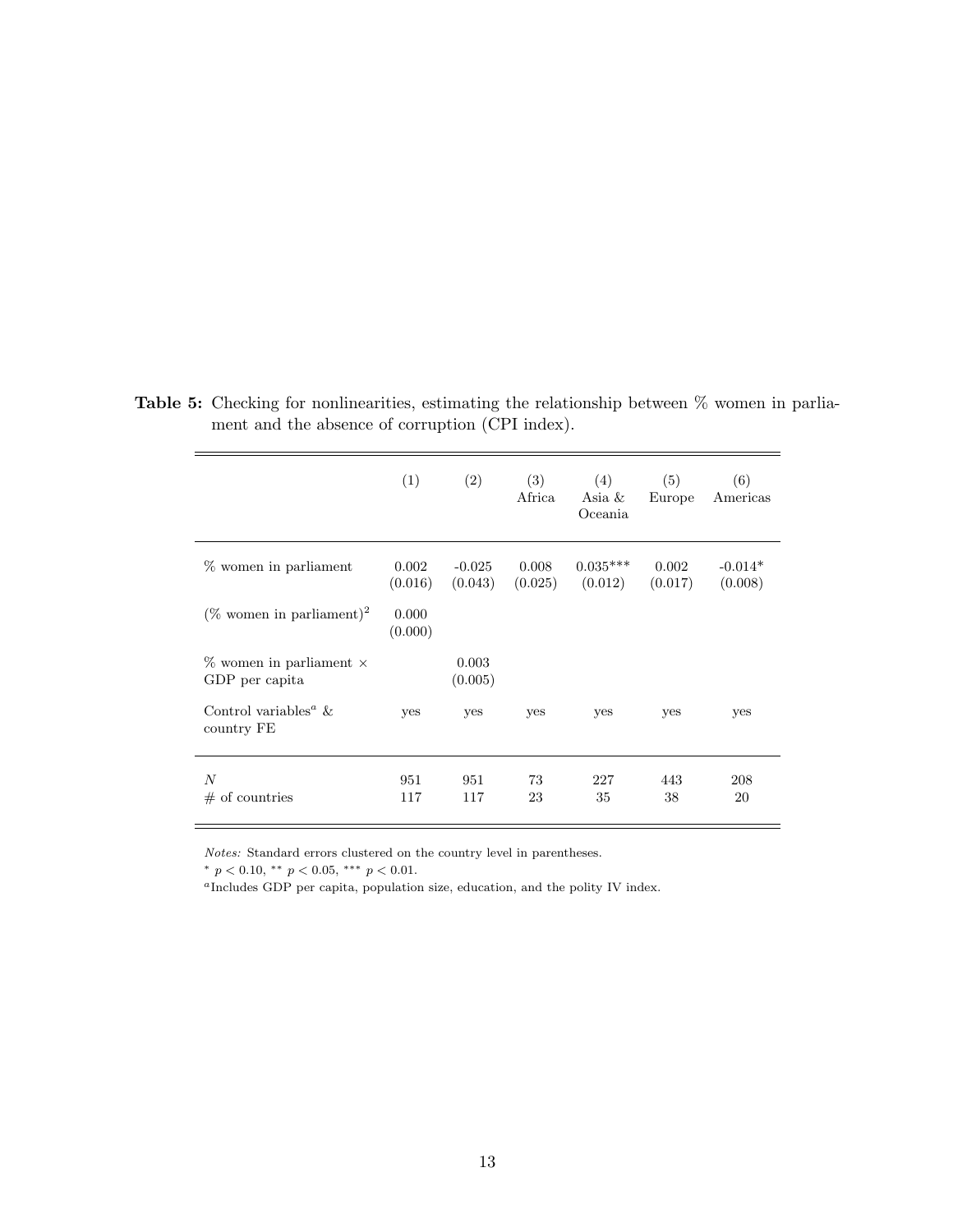relevant findings. Thus, in a global sample, the relationship between women in parliament and corruption levels disappears once country-specific heterogeneity is taken into account.

Further, columns (3) to (6) re-estimate the main regression for continent-specific subsamples. The relationship only produces a positive and statistically powerful coefficient in Asian and Oceanian countries. With a magnitude of 0.035, a one standard deviation of the share of women in parliament in these nations would be related to an increase in the CPI by 0.36 index points. Although this result is not nearly as quantitatively powerful as the link between income levels and corruption, it does produce some insight.

The only other statistically meaningful result is produced by the American subsample and, surprisingly, the respective coefficient turns negative. This suggests that more women in politics could even relate to more corruption. Nevertheless, the respective result is only statistically significant on the margin and the related magnitude appears minimal. In the rest of the world, we observe no discernable link between women in parliament and corruption.

#### 4.2 Women as Employers and Corruption

From measuring the role of women in politics, we now move to business-related variables. First, we focus on the role of women as employers and the potential relationship with corruption levels. Following the same structure as before, Table [6](#page-17-0) begins by moving from a pure cross-sectional estimation over a pooled analysis of annual data to panel regressions with country-fixed effects.

Column (1) reveals a basic positive correlation between the share of female employers and the absence of corruption. In terms of magnitude, one standard deviation increase in the share of female employers (1.21 percentage points) would be associated with a 0.84 point increase in the CPI index – a result that would be relatively meaningful. However, once our set of control variables is included, the coefficient turns firmly insignificant, even negative, but indistinguishable from zero. Thus, once the conventional control variables are taken into account, the cross-country evidence for a potential link between women as employers and corruption vanishes.

Moving to the respective results from analyzing annual values in a pooled setting, columns (3) and (4) then provide similar results. We first encounter a positive link, but the inclusion of further regressors renders the coefficient on the female share of employers firmly insignificant on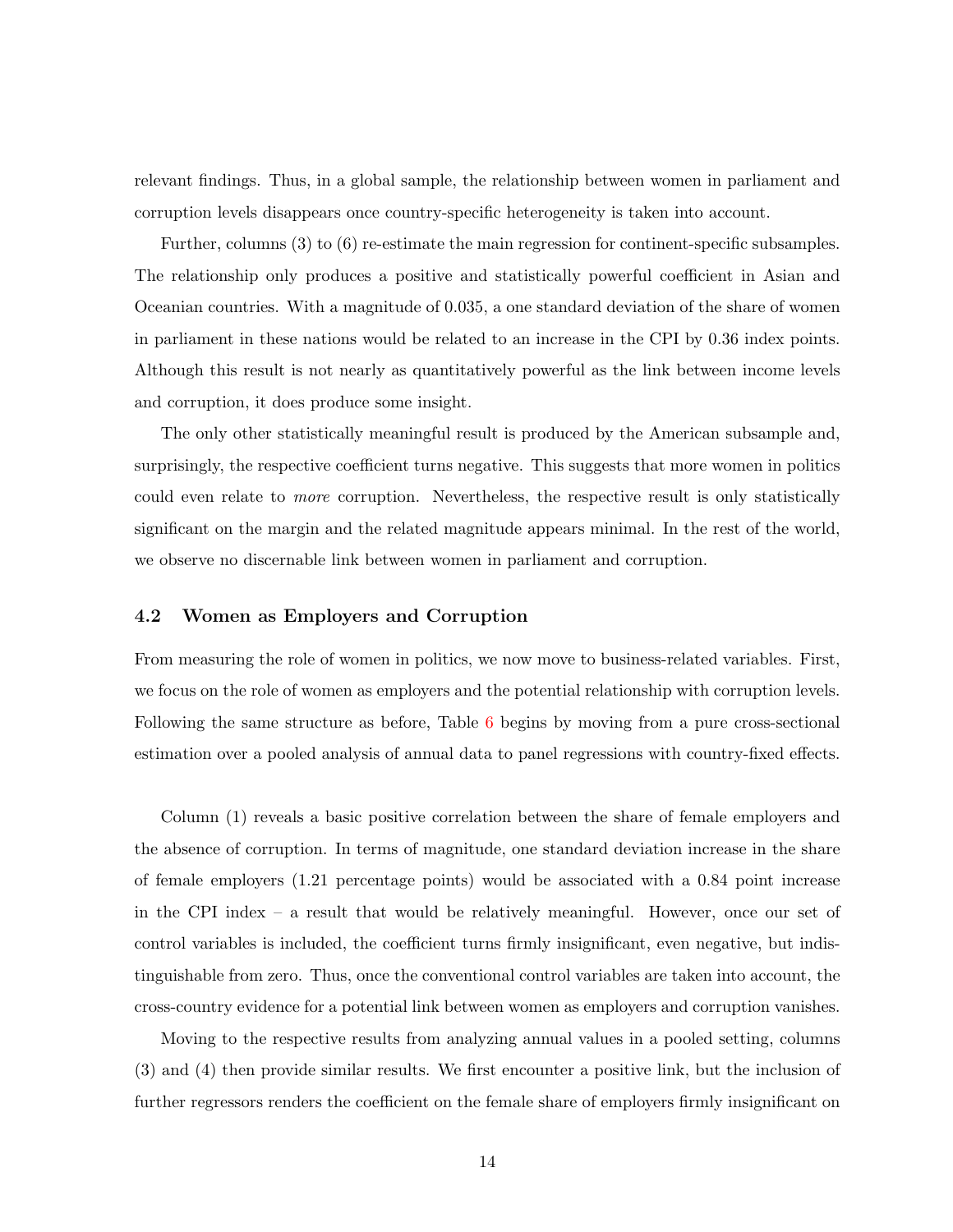|                                             | (1)        | $\left( 2\right)$<br>Cross-Section |           | (4)<br>Pooled | (5)      | (6)<br><b>Fixed Effects</b> |
|---------------------------------------------|------------|------------------------------------|-----------|---------------|----------|-----------------------------|
| % employers female                          | $0.696***$ | $-0.095$                           | $0.330**$ | $-0.110$      | $0.066*$ | $0.066*$                    |
|                                             | (0.168)    | (0.119)                            | (0.161)   | (0.100)       | (0.037)  | (0.036)                     |
| Control variables <sup><math>a</math></sup> |            | yes                                |           | yes           |          | yes                         |
| $\boldsymbol{N}$                            | 117        | 117                                | 951       | 951           | 951      | 951                         |
| $#$ of countries                            | 117        | 117                                | 117       | 117           | 117      | 117                         |
| $R^2$                                       | 0.128      | 0.712                              | 0.030     | 0.743         | 0.975    | 0.977                       |

<span id="page-17-0"></span>Table 6: Baseline regression results, estimating the relationship between % employers female and the absence of corruption (CPI index).

Notes: Standard errors clustered on the country level in parentheses.

\*  $p < 0.10$ , \*\*  $p < 0.05$ , \*\*\*  $p < 0.01$ .

<sup>a</sup>Includes GDP per capita, population size, education, and the polity IV index.

conventional levels of statistical relevance. From these estimates we would not expect the final estimation including country-fixed effects to produce a relevant result for the share of female employers.

However, incorporating country-fixed effects in columns (5) and (6) produces a surprising finding: having more female employers does indeed seem to be associated with decreased corruption levels and the result is statistically meaningful on the ten percent level. Once countryspecific unobservables are acknowledged, even the inclusion of the usual set of covariates leaves the coefficient of interest powerful. Nevertheless, a one standard deviation of the share of female employers would relate to a change in the CPI by 0.08 index points – a result that is virtually zero.

To gain a better understanding of the importance of female employers in explaining corruption, Table [7](#page-18-0) displays results from analyzing potential nonlinearities. Once again, we do not find evidence for a quadratic relationship or a meaningful interaction with income levels. Thus, the relationship between female employers and corruption does not seem to vary for poorer or richer countries.

However, the distinction by continents provides telling results. The strong positive associa-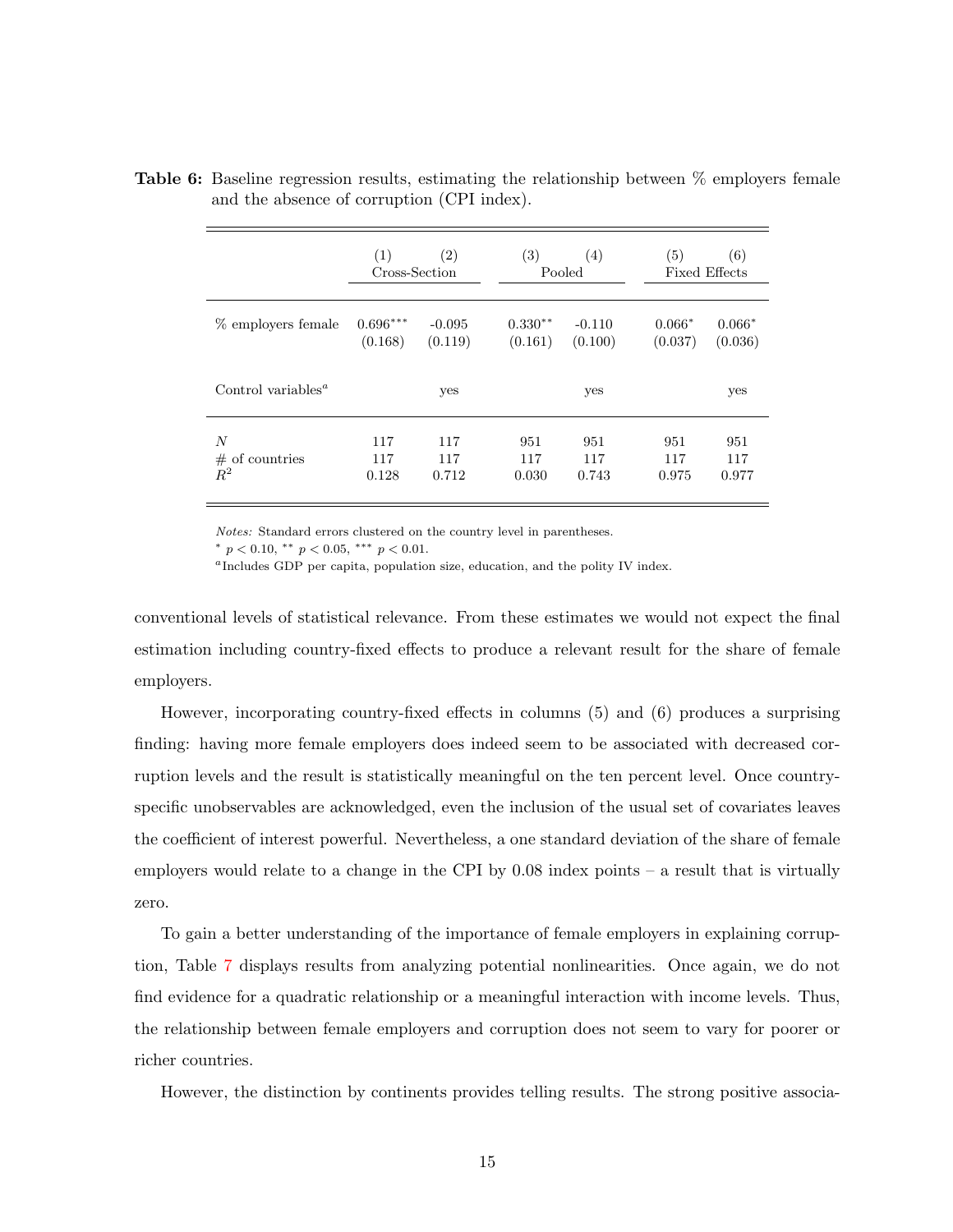|                                                       | (1)                 | (2)                 | (3)<br>Africa         | (4)<br>Asia &<br>Oceania | (5)<br>Europe    | (6)<br>Americas  |
|-------------------------------------------------------|---------------------|---------------------|-----------------------|--------------------------|------------------|------------------|
| % employers female                                    | 0.089<br>(0.075)    | 0.232<br>(0.166)    | $0.203***$<br>(0.065) | 0.079<br>(0.080)         | 0.035<br>(0.042) | 0.104<br>(0.110) |
| (% employers female) <sup>2</sup>                     | $-0.003$<br>(0.008) |                     |                       |                          |                  |                  |
| $\%$ employers female $\times$<br>GDP per capita      |                     | $-0.018$<br>(0.017) |                       |                          |                  |                  |
| Control variables <sup><i>a</i></sup> &<br>country FE | yes                 | yes                 | yes                   | yes                      | yes              | yes              |
| $\boldsymbol{N}$<br>$#$ of countries                  | 951<br>117          | 951<br>117          | 73<br>23              | 227<br>35                | 443<br>38        | 208<br>20        |

<span id="page-18-0"></span>Table 7: Checking for nonlinearities, estimating the relationship between the  $\%$  employers female and the absence of corruption (CPI index).

Notes: Standard errors clustered on the country level in parentheses.

\*  $p < 0.10$ , \*\*  $p < 0.05$ , \*\*\*  $p < 0.01$ .

<sup>a</sup>Includes GDP per capita, population size, education, and the polity IV index.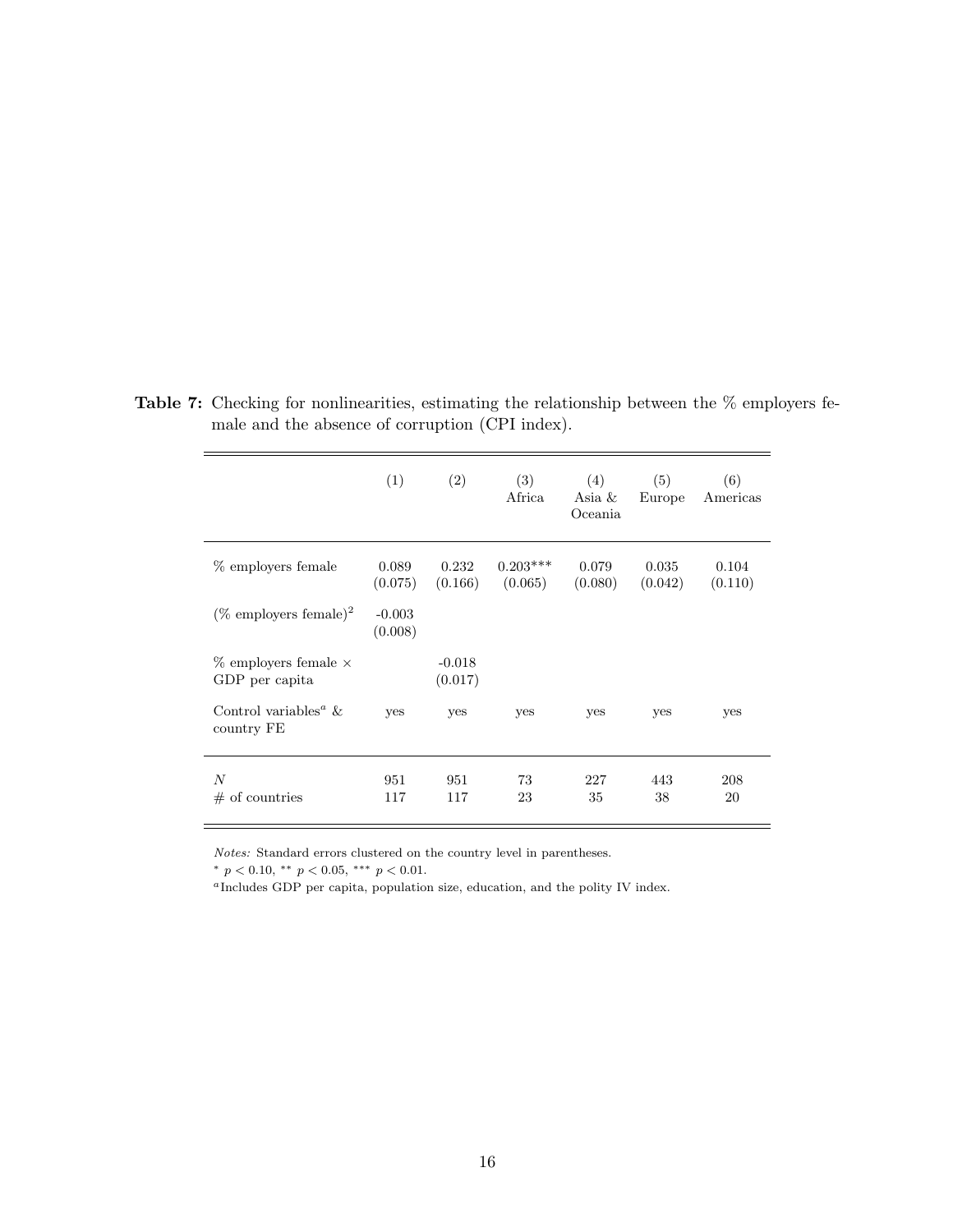tion of female employers and corruption in the global sample is mostly driven by variation within African nations. Here, the derived coefficient implies that a one standard deviation of the share of women as employers would relate to a 0.25 point change in the CPI. In other words, raising the share of female employers by four percentage points could be associated with a full point increase in the CPI scale. This result is much more powerful in magnitude than the corresponding finding for the share of women in politics.

#### 4.3 Women in the Labor Force and Corruption

The third and final variable of women's involvement in their country's society measures the ratio of female to male labor force participation. Table [8](#page-19-0) replicates the familiar sequence of regressions, whereas Table [9](#page-20-0) focuses on potential nonlinearities.

|                                                 | (1)                 | $\left( 2\right)$<br>Cross-Section | $\left( 3\right)$<br>Pooled | (4)                  | (5)                 | (6)<br><b>Fixed Effects</b> |
|-------------------------------------------------|---------------------|------------------------------------|-----------------------------|----------------------|---------------------|-----------------------------|
| Female to male ratio<br>labor force             | $0.014*$<br>(0.009) | $0.017***$<br>(0.005)              | $0.045***$<br>(0.012)       | $0.016**$<br>(0.008) | $-0.013$<br>(0.009) | $-0.019*$<br>(0.010)        |
| Control variables <sup><math>a</math></sup>     |                     | yes                                |                             | yes                  |                     | yes                         |
| $\boldsymbol{N}$<br>$#$ of countries<br>$\,R^2$ | 117<br>117          | 117<br>117                         | 951<br>117                  | 951<br>117           | 951<br>117          | 951<br>117                  |

<span id="page-19-0"></span>Table 8: Baseline regression results, estimating the relationship between the female to male ratio labor force and the absence of corruption (CPI index).

Notes: Standard errors clustered on the country level in parentheses.

\*  $p < 0.10$ , \*\*  $p < 0.05$ , \*\*\*  $p < 0.01$ .

<sup>a</sup>Includes GDP per capita, population size, education, and the polity IV index.

Beginning with pure cross-sectional evidence, we observe a similar pattern as with the share of women in parliament. The relationship is positive and statistically powerful in a univariate regression framework. Including the usual set of control variables then further stabilizes the coefficient, as standard errors are almost cut in half and the coefficient remains at 0.017. A quantitative interpretation would suggest a one standard deviation of the share of women in the labor force (15.93) to change the CPI by 0.27 index points.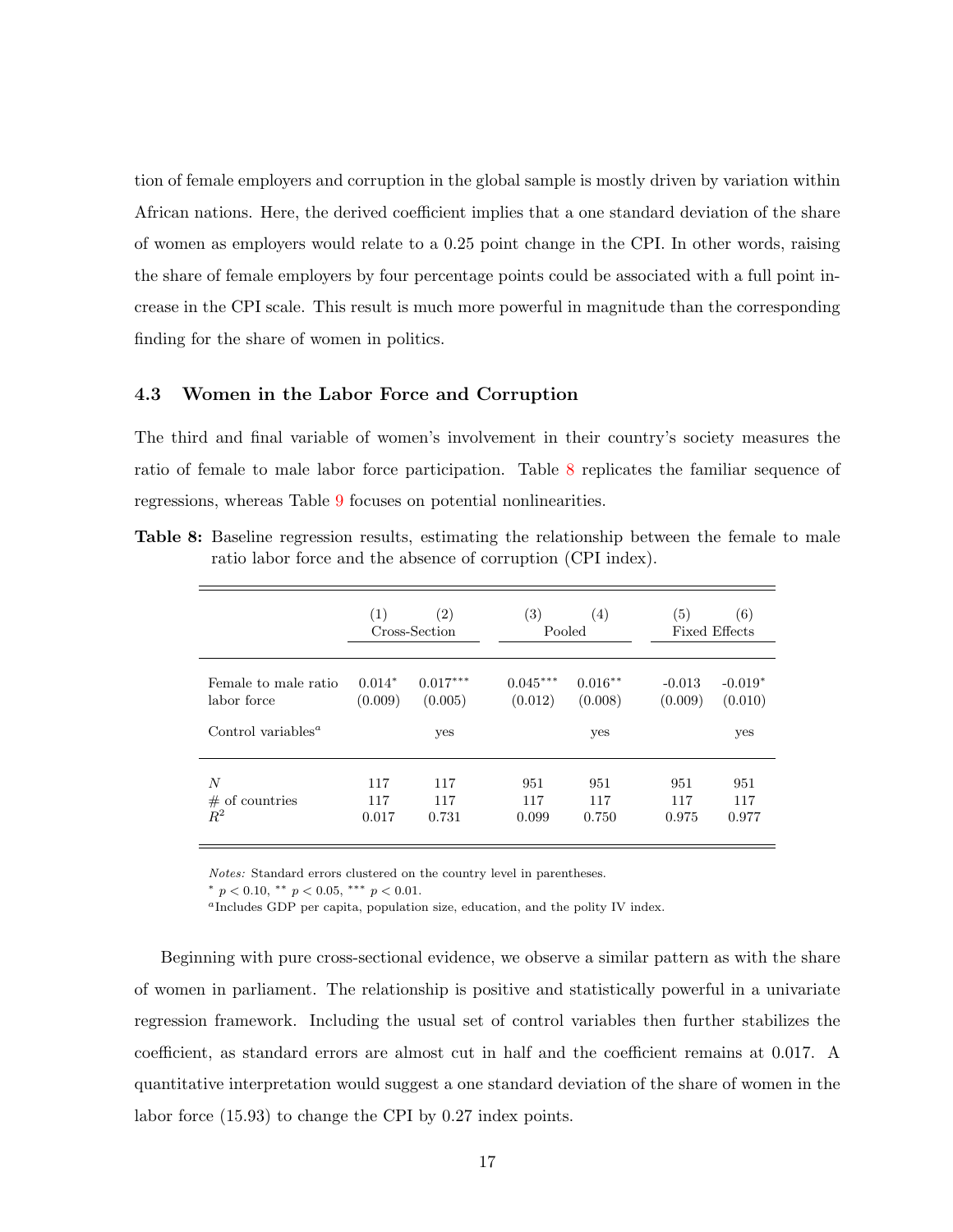Moving to a pooled analysis of yearly data produces a very comparable estimate in the complete regression with a coefficient of 0.16. Thus, if there was any relationship between the gender composition of the labor market and corruption levels, then this link appears to emerge once again both in long- and short-run analyses of yearly observations.

However, as with the other gender variables, incorporating country-fixed effects changes the derived conclusion substantially. In fact, the coefficient of interest turns *negative* and once the usual control variables are accounted for this finding is statistically powerful on the ten percent level. This result is surprising and stands in contrast to virtually all related studies in this literature. Taken literally, a one standard deviation increase of the share of women in the labor force is suggested to decrease the CPI by 0.30 index points.

With this surprising result, considering potential nonlinearities and heterogeneities across continents could potentially produce telling results. Table [9](#page-20-0) displays the respective results and we once again notice that the relationship does not seem to be quadratic and neither does it seem to vary along the lines of income levels, the baseline determinant of corruption.

<span id="page-20-0"></span>Table 9: Checking for nonlinearities, estimating the relationship between the female to male ratio labor force and the absence of corruption (CPI index).

|                                                             | (1)                 | (2)                  | (3)<br>Africa       | (4)<br>Asia $\&$<br>Oceania | (5)<br>Europe         | (6)<br>Americas     |
|-------------------------------------------------------------|---------------------|----------------------|---------------------|-----------------------------|-----------------------|---------------------|
| Female to male ratio labor force                            | $-0.022$<br>(0.034) | $-0.069*$<br>(0.037) | $-0.045$<br>(0.058) | $-0.008$<br>(0.017)         | $-0.031**$<br>(0.015) | $-0.015$<br>(0.025) |
| (Female to male ratio labor force) <sup>2</sup>             | 0.000<br>(0.000)    |                      |                     |                             |                       |                     |
| Female to male ratio labor force $\times$<br>GDP per capita |                     | 0.005<br>(0.004)     |                     |                             |                       |                     |
| Control variables <sup><i>a</i></sup> &<br>country FE       | yes                 | yes                  | yes                 | yes                         | yes                   | yes                 |
| N<br>$#$ of countries                                       | 951<br>117          | 951<br>117           | 73<br>23            | 227<br>35                   | 443<br>38             | 208<br>20           |

*Notes:* Standard errors clustered on the country level in parentheses. \*  $p < 0.10$ , \*\*  $p < 0.05$ , \*\*\*  $p < 0.01$ . <sup>a</sup>Includes GDP per capita, population size, education, and the polity IV index.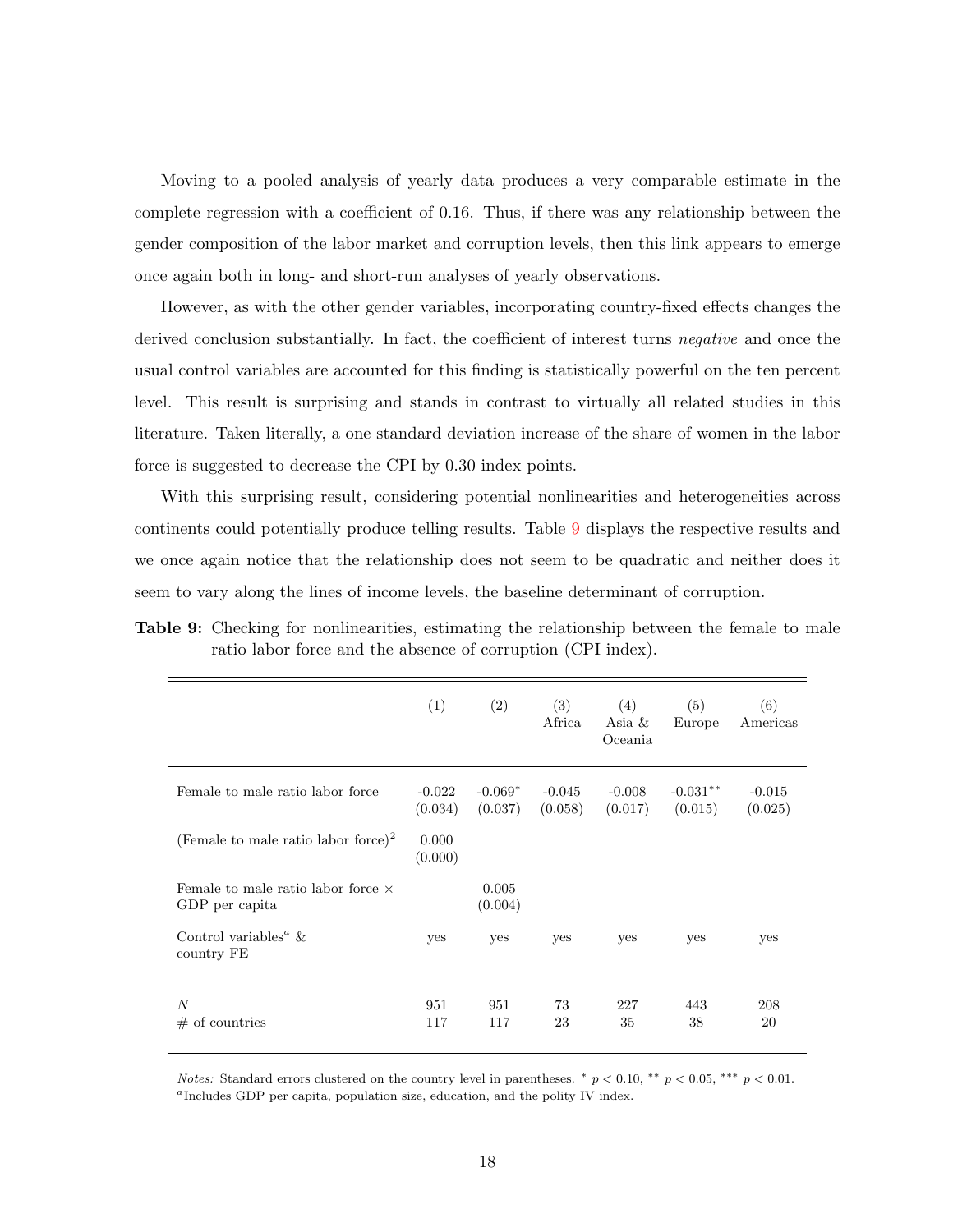However, separating the data by continent provides a clue as to where the derived link seems to matter. Especially in European countries do we observe a negative link between the share of women in the labor force and the CPI. The coefficient here is stronger than in the global sample (-0.031 versus -0.019), suggesting a one standard deviation increase of the female share in the workforce to lower the CPI index by almost 0.5 basis points. Further, although not statistically significant on conventional levels, this negative link also emerges for African countries. This is particularly surprising as the share of female employers seems to improve corruption standards in Africa – the share of women in the labor force appears to be related to the opposite. Note that the coefficient in the African sample produces a powerful link in terms if magnitude  $(-0.045)$ , but the lack of statistical power could be related to the much smaller sample size (73, as opposed to 443 in Europe) and the resulting elevated standard errors.

Overall, the introduction of country-fixed effects, acknowledging unobservable differences across countries, produces estimates that differ substantially from the corresponding results from analyzing a pure cross-sectional or pooled sample.

#### <span id="page-21-0"></span>5 Conclusion

This paper analyzes whether corruption levels are related to the involvement of women in politics or business. Our main extension stems from the inclusion of country-fixed effects, thereby acknowledging deeply rooted differences between countries in terms of culture, history, and geography. With 14 years of annual observations between 1998 and 2011, we derive an unbalanced panel data set of 951 observations in 117 countries.

Our results from analyzing pure country averages confirm the conventional results in the associated literature: more women in politics and business are associated with less corruption. Analyzing a pooled sample underscores this finding, both in terms of statistical power and magnitude. Thus, analyzing the gender-corruption link using annual data is likely to reveal underlying relationships, if any. However, once we incorporate country-fixed effects, only the share of female employers remains a positive predictor of the CPI, indicating less corruption. In quantitative terms, the relationship is particularly strong in African nations. Thus, differences across continents in the gender-corruption nexus appear likely, a result that resembles the literature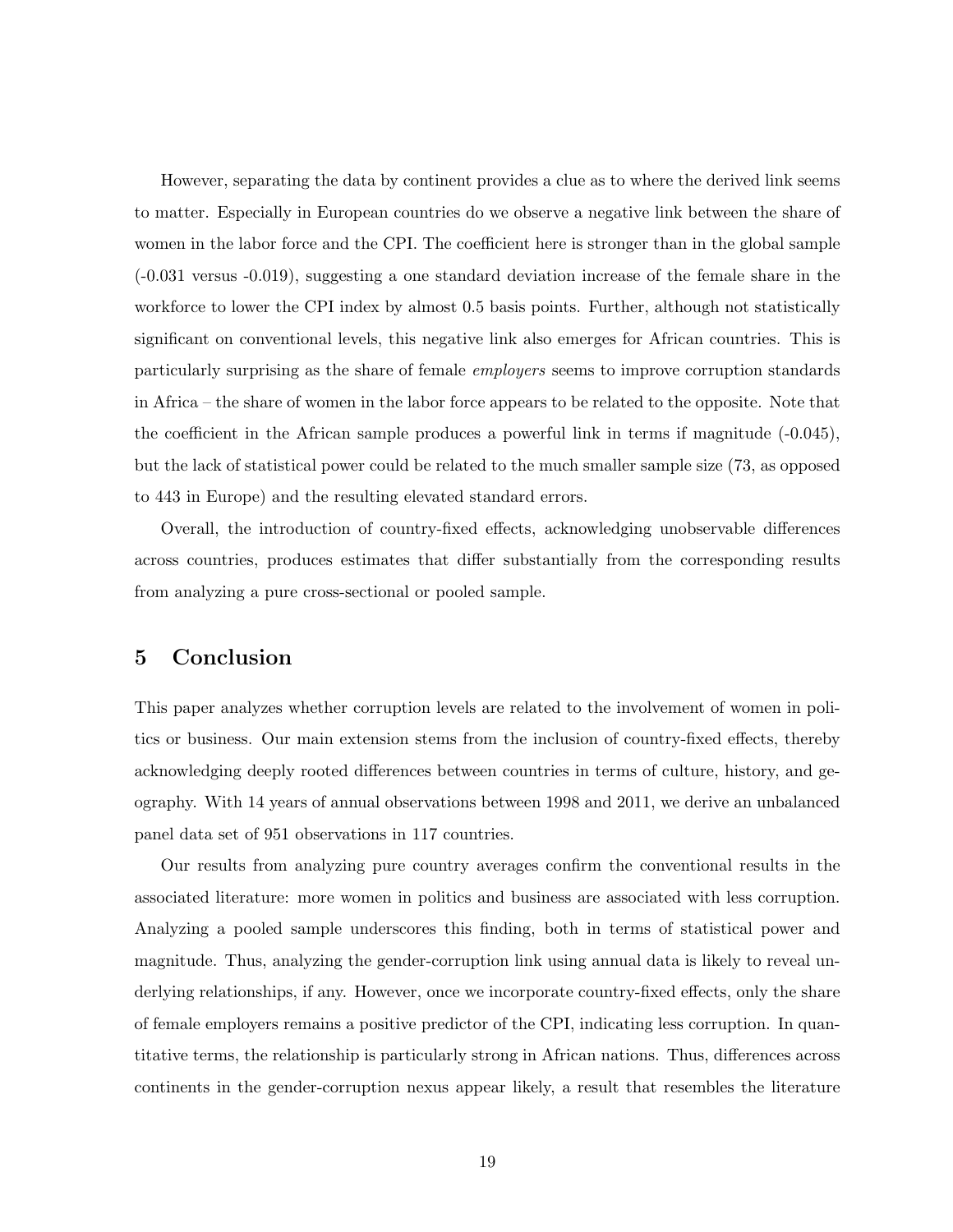surrounding heterogeneity in growth determinants [\(Masanjala and Papageorgiou,](#page-24-2) [2008\)](#page-24-2).

Finally, a surprising result appears when analyzing the link between the share of women in the labor force and corruption in a fixed effects framework. Our findings point toward a negative relationship between this fraction and the CPI, indicating that more women in the workforce are related to more corruption.

Overall, this paper demonstrates that unobservable differences across countries should not be neglected when analyzing the link between gender and corruption. As forcefully demonstrated by [Alesina et al.](#page-22-1) [\(2013\)](#page-22-1), gender roles in every particular society have been shaped differently. Understanding the link between gender and corruption should not ignore such heterogeneity.

## References

- <span id="page-22-0"></span>Acemoglu, D., Johnson, S., Robinson, J. A., and Yared, P. (2008). Income and democracy. American Economic Review, 98(3):808–842.
- <span id="page-22-1"></span>Alesina, A., Giuliano, P., and Nunn, N. (2013). On the origins of gender roles: Women and the plough. The Quarterly Journal of Economics, 128(2):469–530.
- <span id="page-22-5"></span>Anozie, V., Shinn, J., Skarlatos, K., and Urzua, J. (2004). Reducing incentives for corruption in the Mexico City police force. International Workshop, Public Affairs, 869:2003–2004.
- <span id="page-22-4"></span>Arikan, G. G. (2004). Fiscal decentralization: A remedy for corruption? *International Tax and* Public Finance, 11(2):175–195.
- <span id="page-22-3"></span>Baltrunaite, A., Bello, P., Casarico, A., and Profeta, P. (2014). Gender quotas and the quality of politicians. Journal of Public Economics, 118:62–74.
- <span id="page-22-2"></span>Barr, A. and Serra, D. (2010). Corruption and culture: An experimental analysis. *Journal of* Public Economics, 94(11):862–869.
- <span id="page-22-6"></span>Cleveland, W. S. (1979). Robust locally weighted regression and smoothing scatterplots. Journal of the American Statistical Association, 74(368):829–836.
- <span id="page-22-7"></span>Dincer, O. C. (2008). Ethnic and religious diversity and corruption. *Economics Letters*, 99(1):98– 102.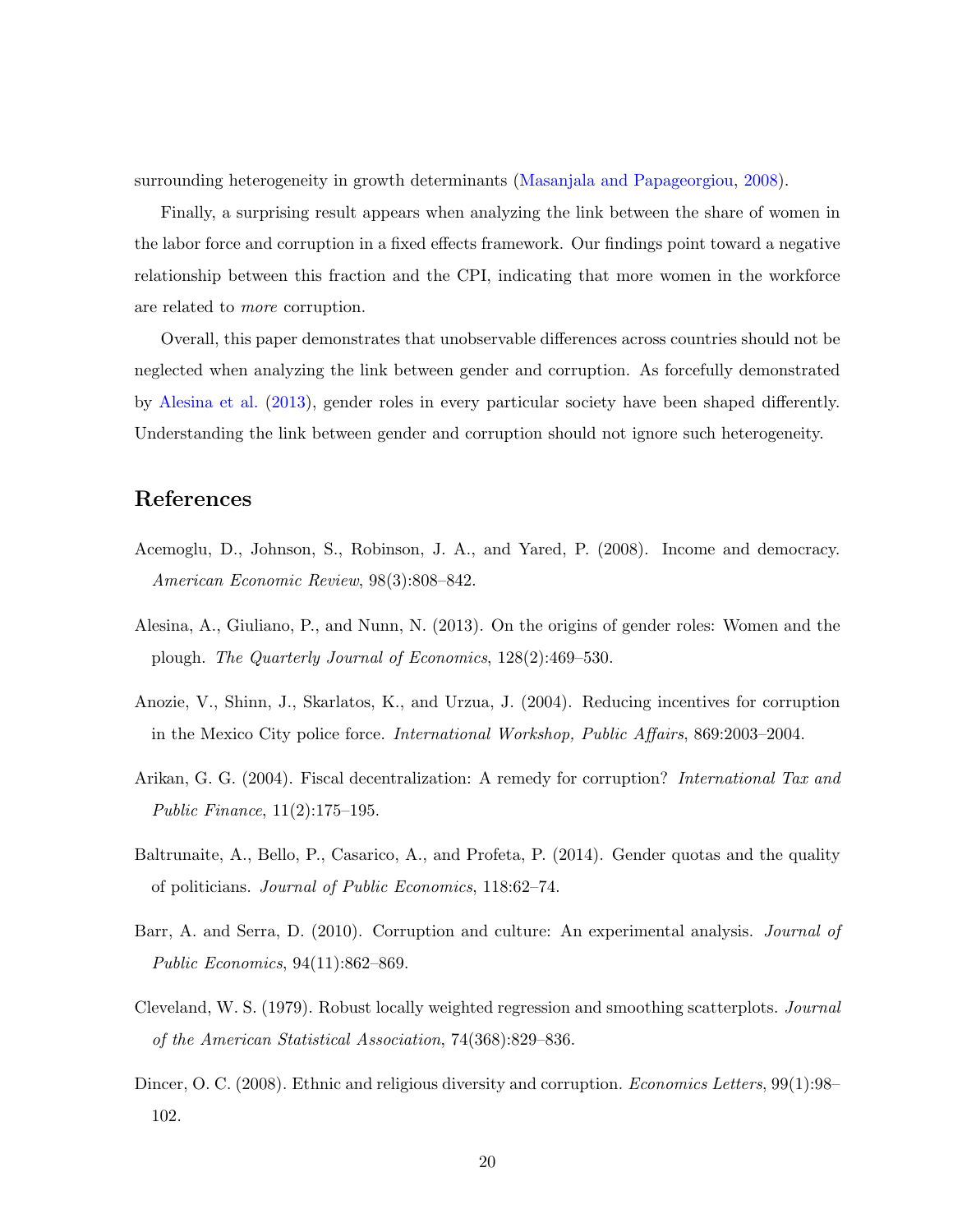- <span id="page-23-2"></span>Dollar, D., Fisman, R., and Gatti, R. (2001). Are women really the "fairer" sex? Corruption and women in government. Journal of Economic Behavior  $\mathcal B$  Organization, 46(4):423-429.
- <span id="page-23-4"></span>Eckel, C. C. and Füllbrunn, S. (2015). Thar SHE blows? Gender, competition, and bubbles in experimental asset markets. American Economic Review, 105(2):906–20.
- <span id="page-23-10"></span>Fisman, R. and Gatti, R. (2002). Decentralization and corruption: Evidence across countries. Journal of Public Economics, 83(3):325–345.
- <span id="page-23-1"></span>Fisman, R. and Miguel, E. (2007). Corruption, norms, and legal enforcement: Evidence from diplomatic parking tickets. Journal of Political Economy, 115(6):1020–1048.
- <span id="page-23-5"></span>Gatti, R. (2004). Explaining corruption: Are open countries less corrupt? *Journal of Interna*tional Development, 16(6):851–861.
- <span id="page-23-6"></span>Glaeser, E. L. and Saks, R. E. (2006). Corruption in America. Journal of Public Economics, 90(6):1053–1072.
- <span id="page-23-7"></span>Goetz, A. M. (2007). Political cleaners: Women as the new anti-corruption force? Development and Change, 38(1):87–105.
- <span id="page-23-3"></span>Grove, W. A., Hussey, A., and Jetter, M. (2011). The gender pay gap beyond human capital: Heterogeneity in noncognitive skills and in labor market tastes. Journal of Human Resources, 46(4):827–874.
- <span id="page-23-9"></span>Gundlach, E. and Paldam, M. (2009). The transition of corruption: From poverty to honesty. Economics Letters, 103(3):146–148.
- <span id="page-23-0"></span>Islam, N. (1995). Growth empirics: A panel data approach. The Quarterly Journal of Economics, 110(4):1127–1170.
- <span id="page-23-8"></span>Jacoby, W. G. (2000). Loess: A nonparametric, graphical tool for depicting relationships between variables. Electoral Studies, 19(4):577–613.
- <span id="page-23-11"></span>Jetter, M., Montoya Agudelo, A., and Ramírez Hassan, A. (2015). The effect of democracy on corruption: Income is key. World Development, 74:286–304.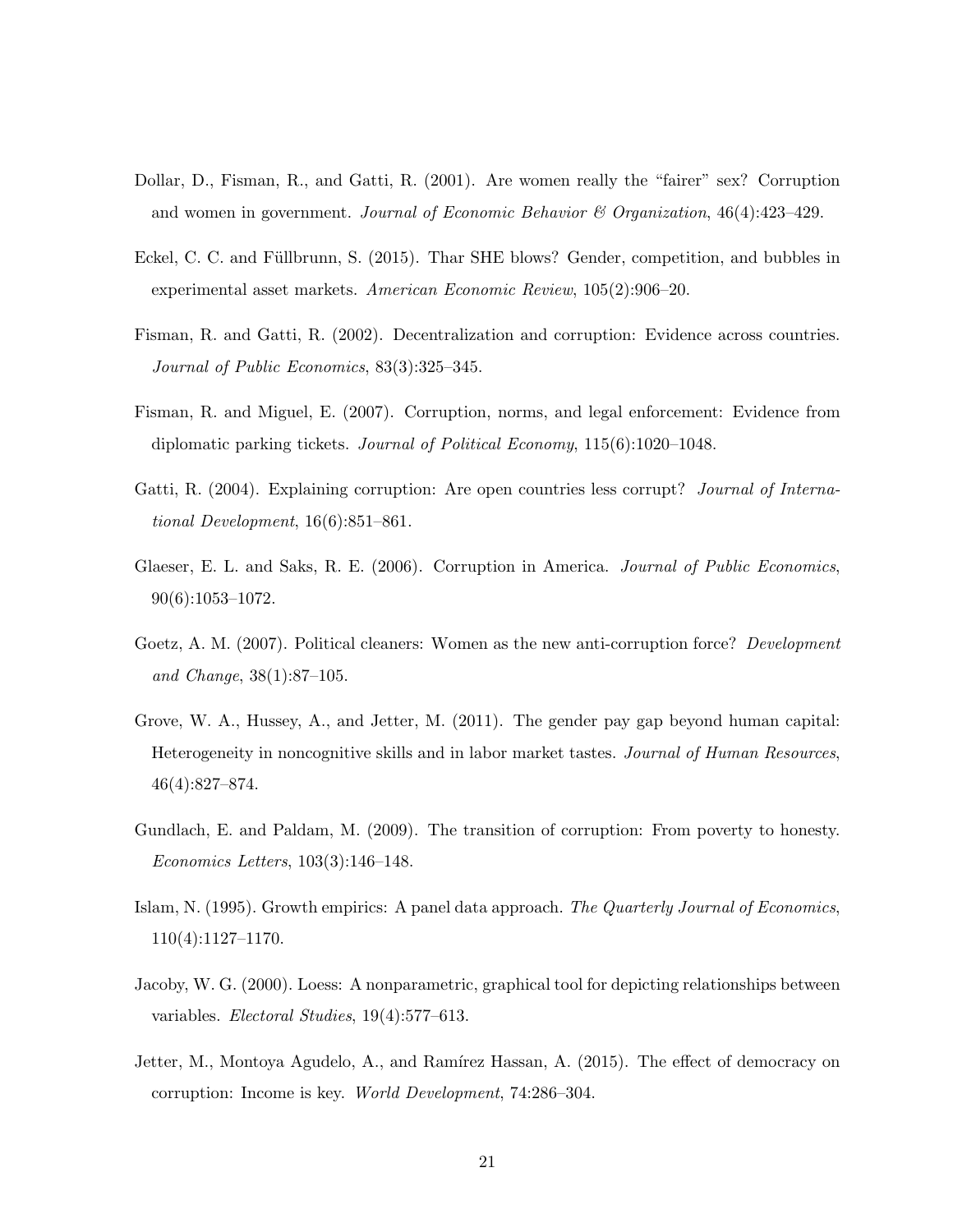<span id="page-24-4"></span>Karim, S. (2011). Madame officer. Americas Quarterly, 5(3):42.

- <span id="page-24-8"></span>Kaufmann, D., Kraay, A., and Mastruzzi, M. (2011). The Worldwide Governance Indicators: Methodology and analytical issues. Hague Journal on the Rule of Law, 3(02):220–246.
- <span id="page-24-10"></span>Knack, S. and Azfar, O. (2003). Trade intensity, country size and corruption. Economics of Governance, 4(1):1–18.
- <span id="page-24-6"></span>Knack, S. F. and Azfar, O. (2000). Are larger countries really more corrupt?, volume 2470. World Bank Publications.
- <span id="page-24-1"></span>Krook, M. L. (2009). Quotas for women in politics: Gender and candidate selection reform worldwide. Oxford University Press, USA.
- <span id="page-24-2"></span>Masanjala, W. H. and Papageorgiou, C. (2008). Rough and lonely road to prosperity: A reexamination of the sources of growth in Africa using Bayesian model averaging. Journal of Applied Econometrics, 23(5):671–682.
- <span id="page-24-11"></span>Mocan, N. (2008). What determines corruption? International evidence from microdata. Economic Inquiry, 46(4):493-510.
- <span id="page-24-0"></span>Ram, R. (2009). Openness, country size, and government size: Additional evidence from a large cross-country panel. Journal of Public Economics, 93(1):213–218.
- <span id="page-24-5"></span>Rivas, M. F. (2013). An experiment on corruption and gender. Bulletin of Economic Research,  $65(1):10-42.$
- <span id="page-24-7"></span>Serra, D. (2006). Empirical determinants of corruption: A sensitivity analysis. Public Choice, 126(1-2):225–256.
- <span id="page-24-12"></span>Svensson, J. (2005). Eight questions about corruption. The Journal of Economic Perspectives, 19(3):19–42.
- <span id="page-24-3"></span>Swamy, A., Knack, S., Lee, Y., and Azfar, O. (2001). Gender and corruption. Journal of Development Economics, 64:25–55.
- <span id="page-24-9"></span>Treisman, D. (2000). The causes of corruption: A cross-national study. Journal of Public Economics, 76(3):399–457.